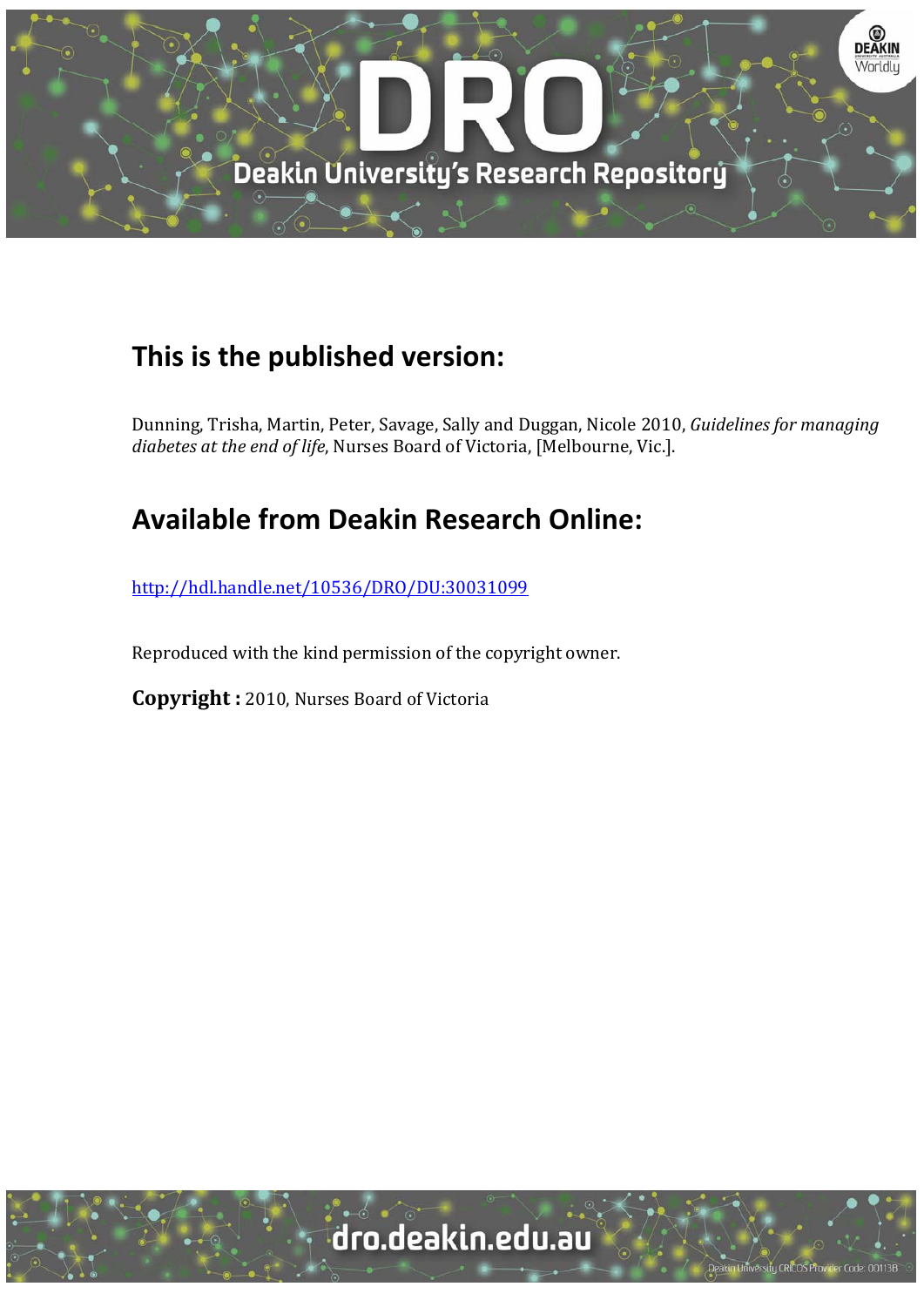# Guidelines for

# MANAGING AT THE END OF LIFE DIABETES

Trisha Dunning Peter Martin Sally Savage Nicole Duggan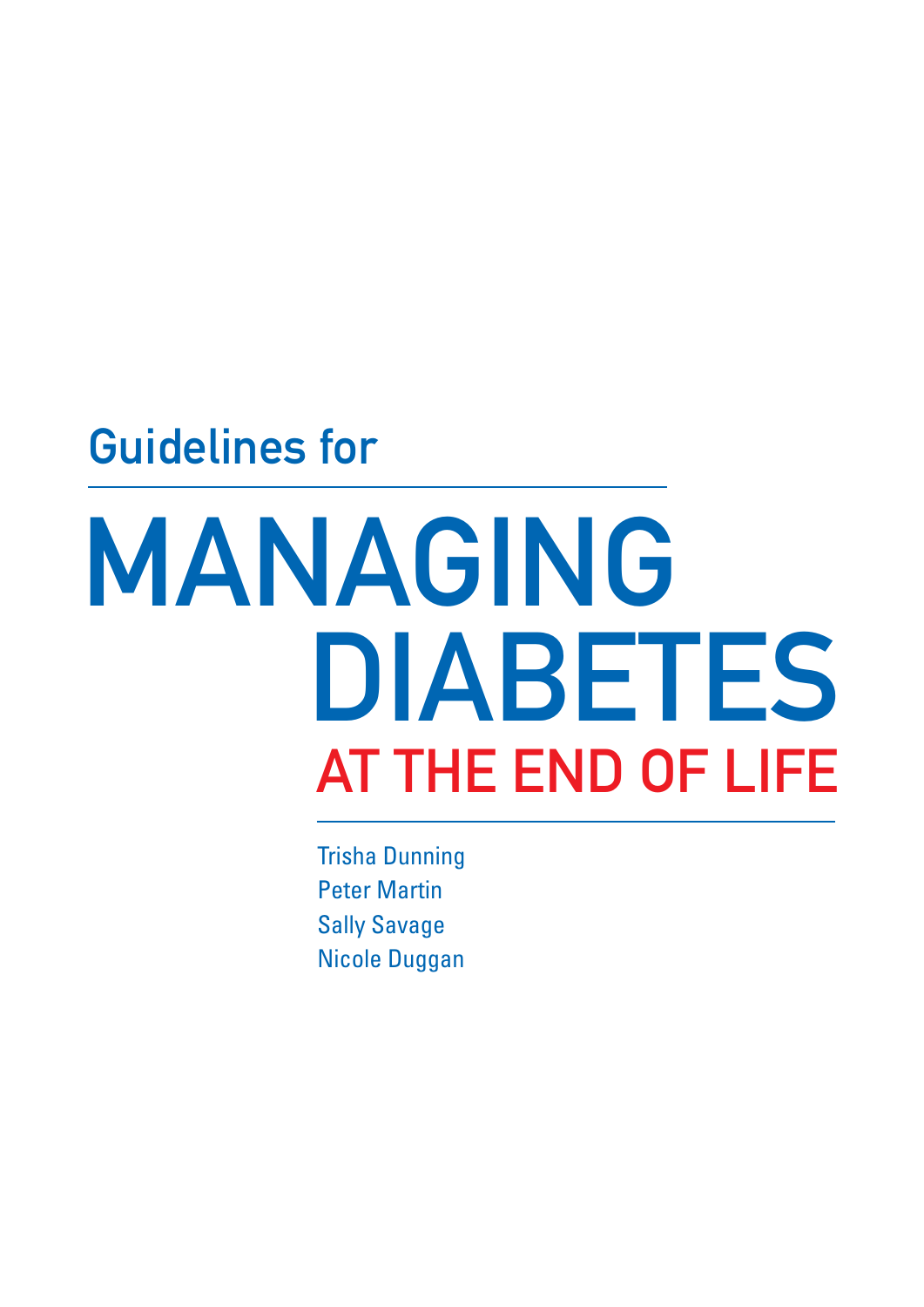The rights of the authors to be identified as authors of these Guidelines has been asserted in accordance with the Copyright Act (1968).

All rights reserved. No part of these Guidelines can be reproduced, stored, changed or transmitted in any form, electronic, mechanical, photocopy, recording or otherwise, except as permitted by the Australian Copyright Act (1968), without the prior permission of the authors.

First published in 2010

ISBN 978-0-646-53610-1

Trisha Dunning Peter Martin Sally Savage Nicole Duggan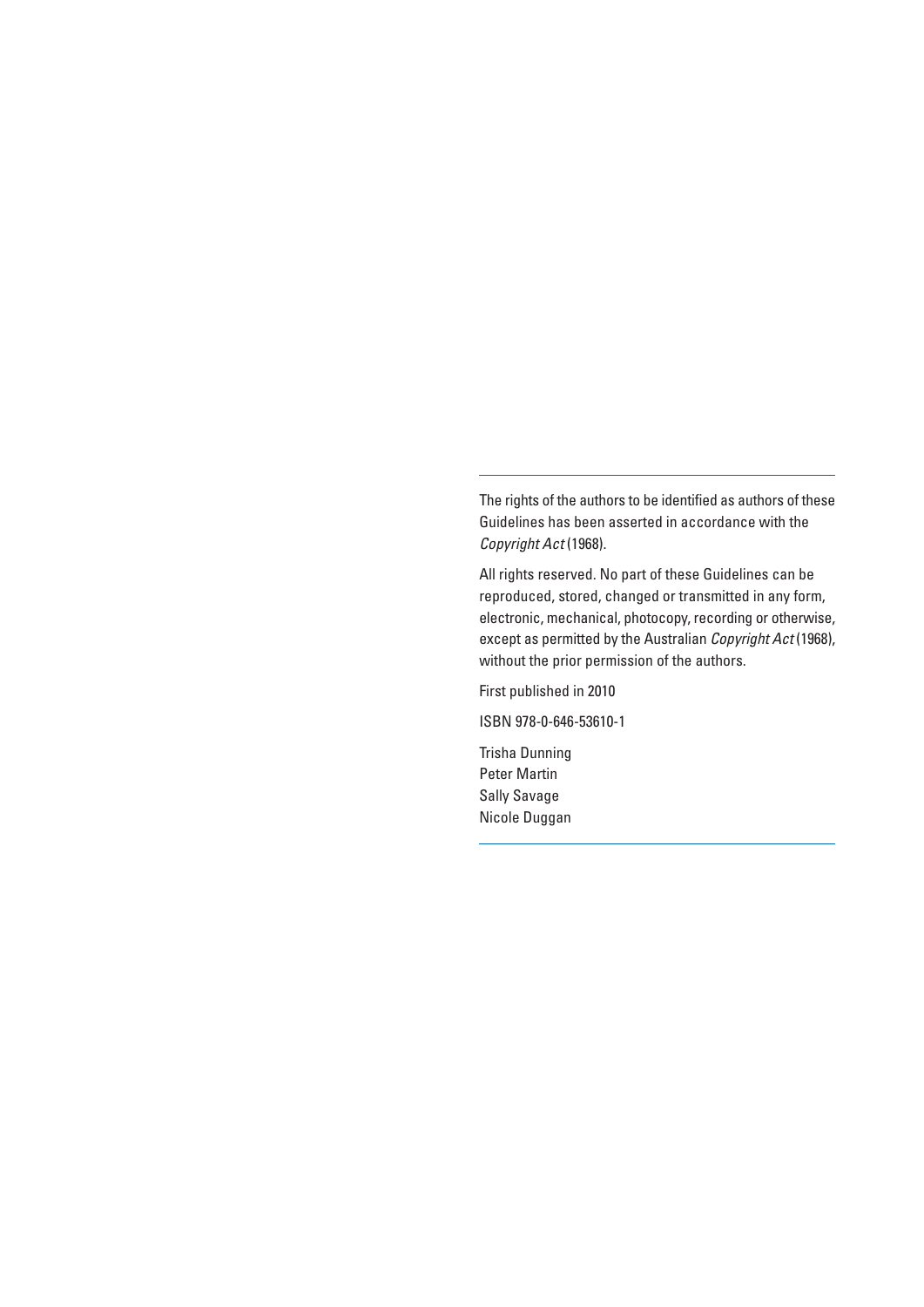**Yeah, the patients shouldn't have to worry about it… that's the only thing I would say that it's [diabetes] not given as high a priority probably as it should be.**

**You don't want to go on with endless care… you've got to draw a line somewhere but I think I would like to feel comfortable but not be overactive with treatment and I feel that's not done.**

> Comments people with diabetes receiving palliative care made during individual interviews conducted as part of the consumer consultation process as the Guidelines were developed.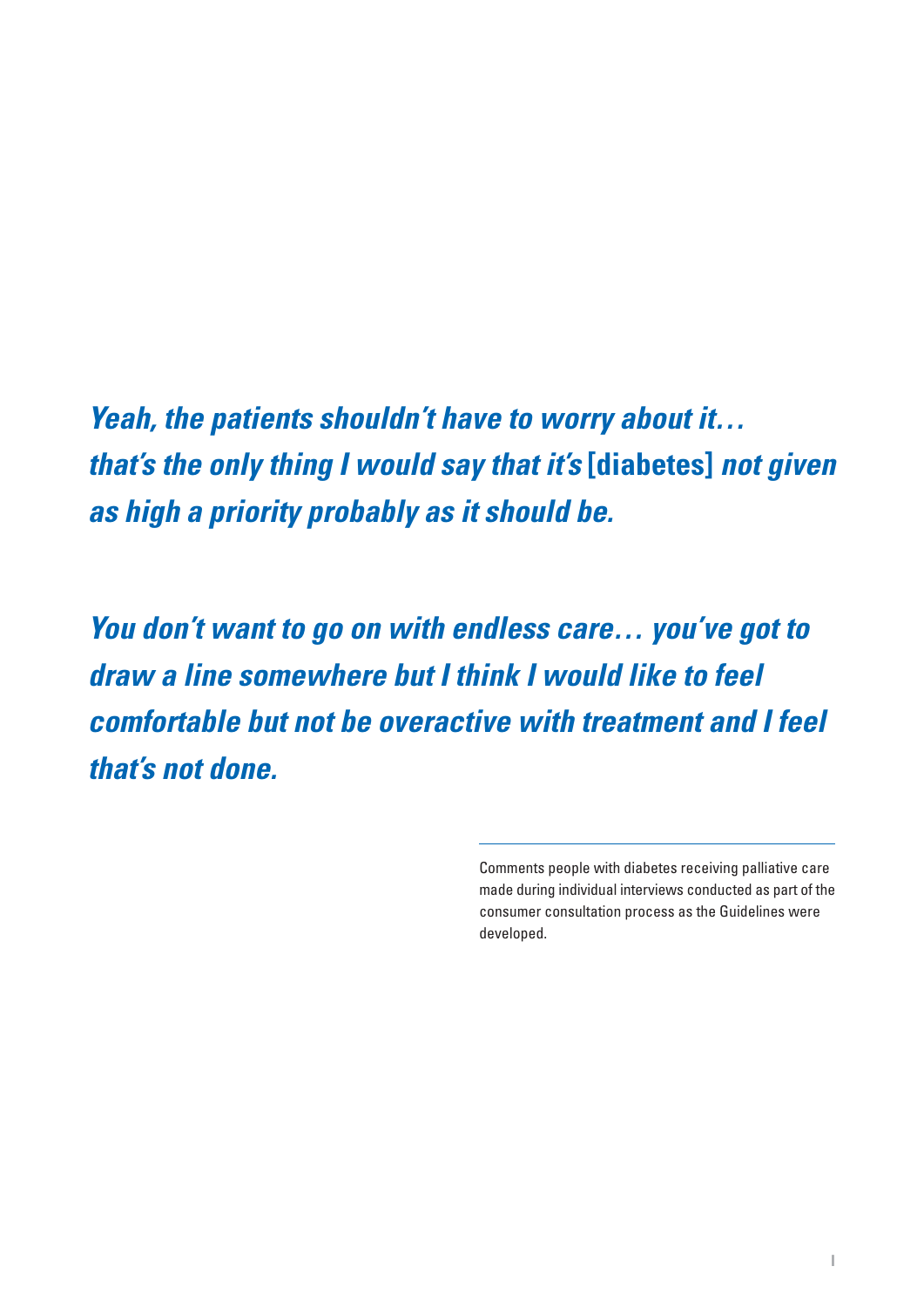# **CONTRIBUTORS**

### RESEARCH TEAM

**Professor Trisha Dunning**, AM, RN, CDE, MEd, PhD, Chair in Nursing, Deakin University and Barwon Health **Associate Professor Peter Martin**, MB, BCh, BAO, PGDipPM, MMed, FAChPM, Regional Director Palliative Care Services, Barwon Health and Deakin University **Dr Sally Savage**, BA (Hons), DipEd, PhD, Research Fellow, Deakin University and Barwon Health **Ms Nicole Duggan**, RN, Grad Cert Diabetes Ed, Research Assistant, Barwon Health

### MEMBERS OF THE ADVISORY COMMITTEE

**Ms Karen Quinn**, RN, MN, Clinical Education Nurse, Caritas Christi Hospice (St. Vincent's Hospital, Melbourne) and Nurse Researcher, Centre for Palliative Care Education & Research **Mr Mark Arnold**, RN, Nurse Unit Manager, Palliative Care Inpatient Unit, Barwon Health, Geelong **Ms Pamela Jones**, RN, RM, B Nsg, CDE, Grad Cert Diabetes Ed, Dip Management, Manager Diabetes Referral Centre, Barwon Health, Geelong **Associate Professor Peter Hudson**, RN, PhD, St. Vincent's Hospital, Melbourne **Dr Rob MacGinley**, MBBS, FRACP, Nephrologist, Barwon Health, Geelong **Dr Samantha Worboys**, MB, BS, FRACP, Endocrinologist, Barwon Health, Geelong **Ms Sharon Anderson**, RN, Assoc Nurse Unit Manager, Palliative Care Inpatient Unit Barwon Health, Geelong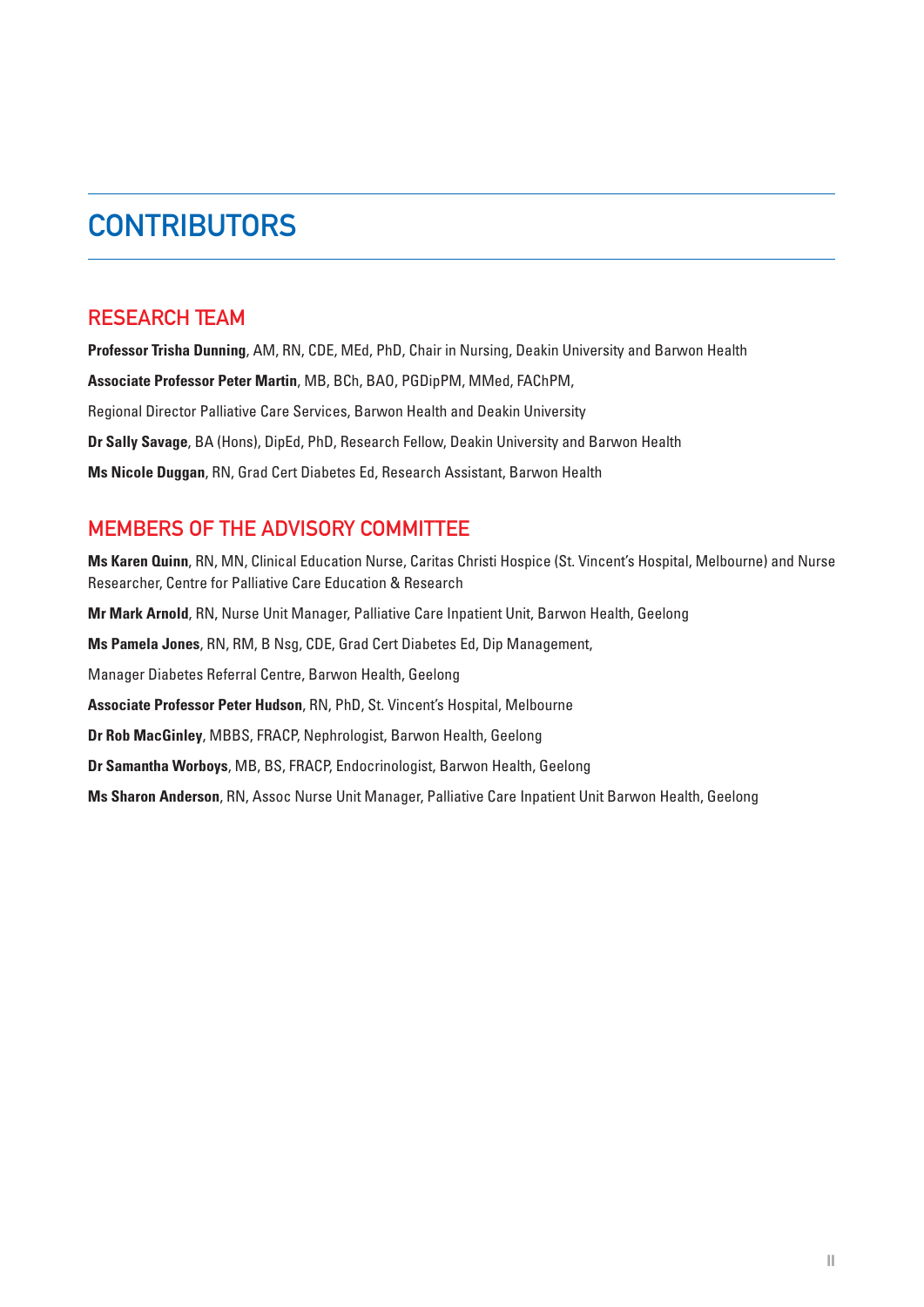# ACKNOWLEDGEMENTS

The research was funded by the Nurses Board of Victoria through the Ella Lowe Grant.

The research team gratefully acknowledges the important contribution of the patients with diabetes receiving palliative care services and their family members/carers who participated in the project, the health professionals who assisted with recruitment and completed the questionnaire, and the Advisory Committee for their expert advice. We thank Michelle Roberts for her graphic design work.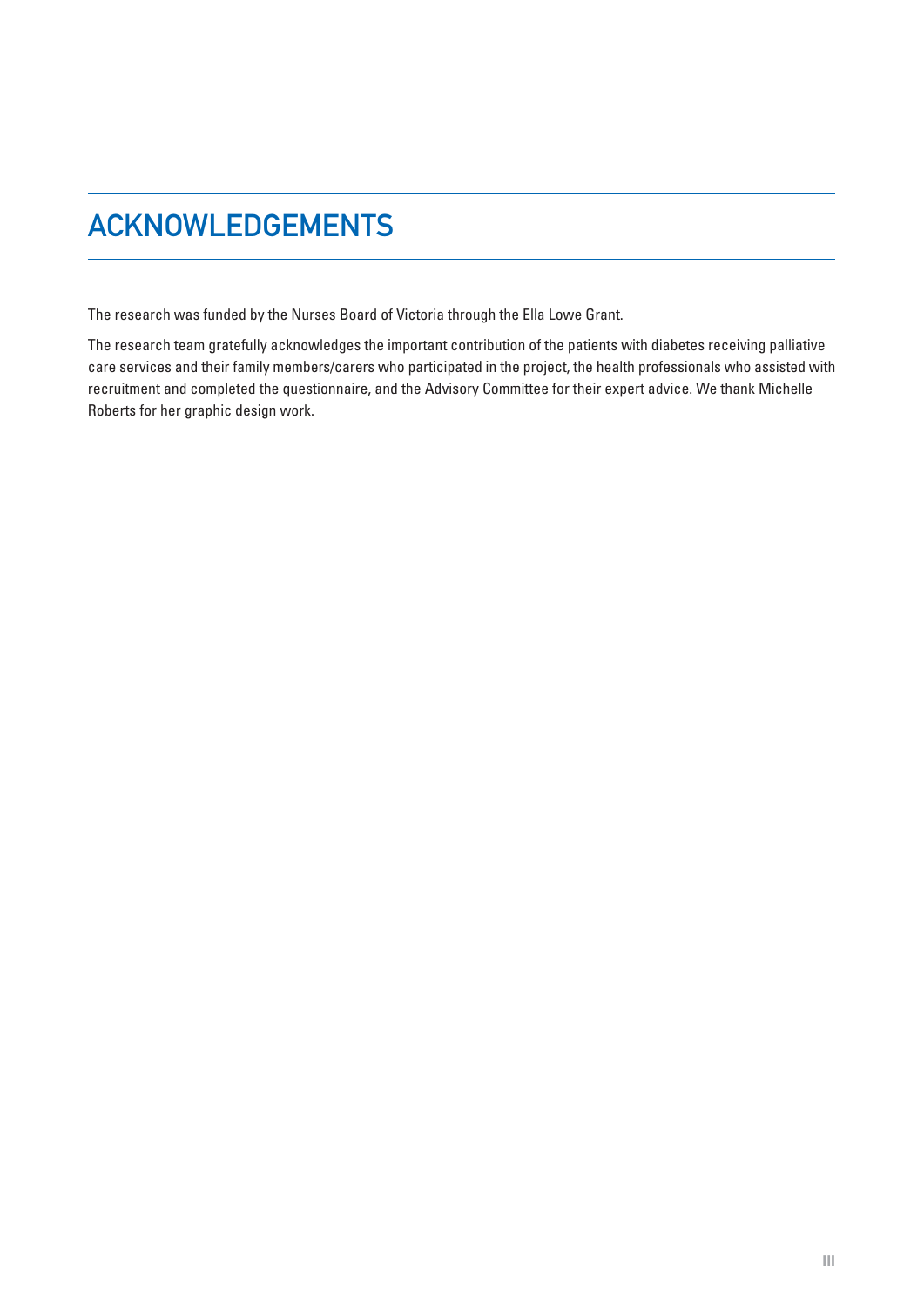# **FOREWORD**

The prevalence of diabetes is increasing and people with diabetes are living longer, however, they frequently have significant complications of diabetes and other comorbidities that affect their quality of life and require palliation. The focus of diabetes management in palliative care settings may need to change from tight metabolic control to prevent medium to long term diabetic end organ disease to managing symptoms, maximising quality of life and achieving a peaceful death.

Often health professionals believe monitoring blood glucose levels and continuing diabetes medicines, especially insulin, represents intrusive disease-modifying treatment. However, hypo- and hyperglycaemia produce unpleasant symptoms that affect comfort and quality of life and can exacerbate pain. The 'textbook' symptomatic presentations of these metabolic derangements may not be present or be hard to distinguish from symptoms due to another life threatening illness unless blood glucose monitoring occurs. Likewise, medicines, including insulin, may be required to control hyperglycaemia. Hyperglycaemia occurs as a result of medicines such as corticosteroids, commonly used in palliative care contexts, and physical stressors such as dehydration and pain as well as psychological stress and depression, and can lead to ketoacidosis or hyperosmolar states and unnecessary hospital admissions.

There is very little 'gold standard' evidence for managing diabetes at the end of life mainly because dying people are a very vulnerable group and recruitment is difficult. Thus, it was difficult to identify any Level 1 evidence to support the care suggested in the Guidelines. However, an expert interdisciplinary advisory group consisting of palliative care and diabetes clinicians reviewed the existing literature and provided expert comment during the development of the guidelines. In addition, people with diabetes at the end stages of life and their family members were interviewed. The majority indicated they preferred an individualised approach including monitoring their blood glucose and continuing their diabetes medicines including insulin to prevent excursions in blood glucose until they were actively dying and unconscious.

We are very grateful to these people for willingly and openly discussing such an emotive topic, at such a difficult time for the patients and their carers, and the valuable insights all the contributors provided. We commend the guidelines to you in their name and honouring the memories of those who are no longer with us.

ļ

**Trisha Dunning Trisha Dunning Peter Martin** 

Peter Modern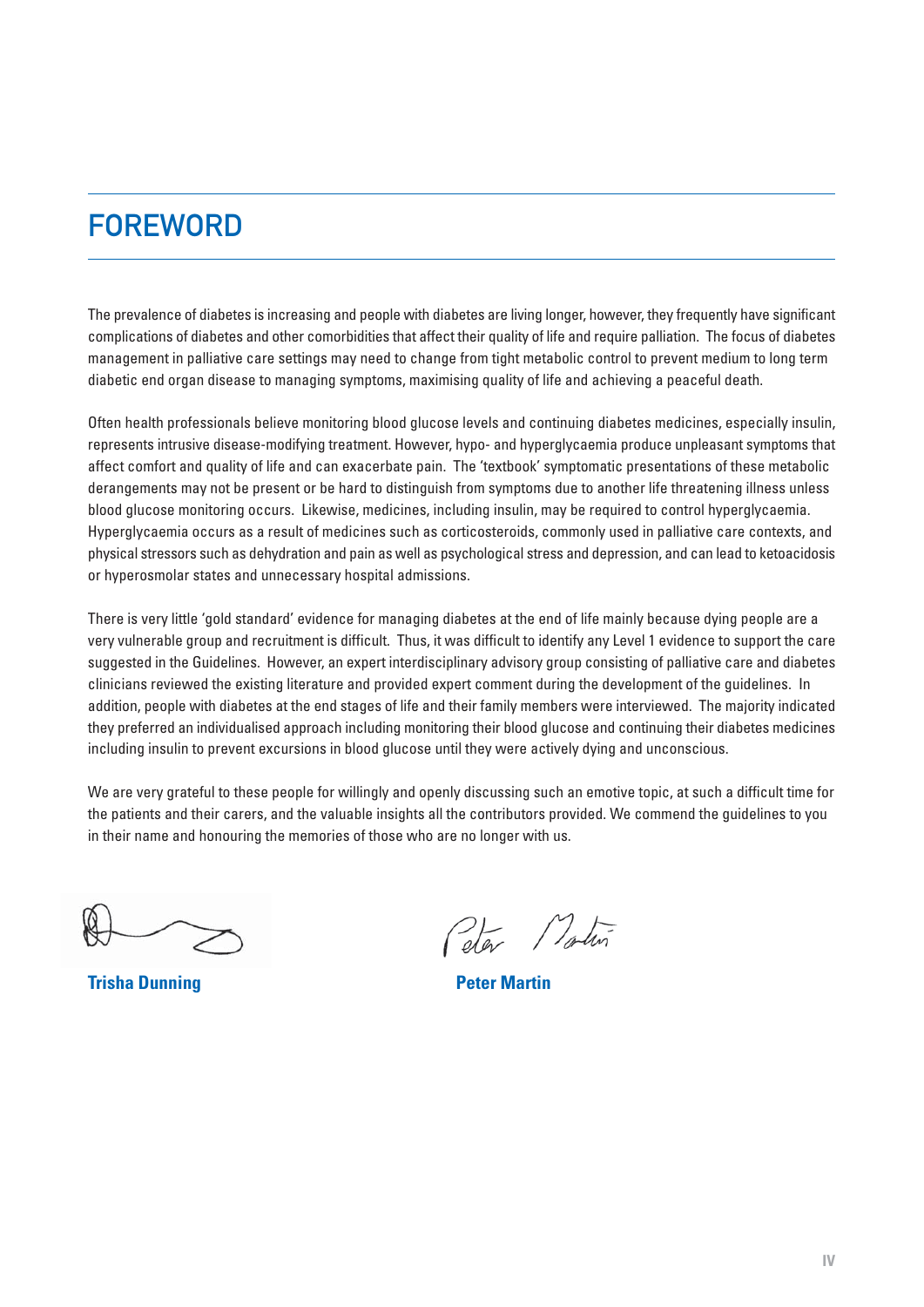# **CONTENTS**

| <b>Contributors</b><br><b>Research Team</b><br><b>Advisory Board</b> | Ш              |
|----------------------------------------------------------------------|----------------|
| <b>Acknowledgements</b>                                              | Ш              |
| <b>Foreword</b>                                                      | IV             |
| <b>Abbreviations</b>                                                 | VI             |
| <b>Guidelines</b>                                                    |                |
| Index                                                                | 1              |
| <b>Part 1, Screening Process</b>                                     | $\overline{2}$ |
| Part 2, Diabetes Management                                          | 4              |
| Part 3, Managing Steroids                                            | 8              |
| <b>Brief Information to accompany the Guidelines</b>                 |                |
| <b>Suggested reading</b>                                             |                |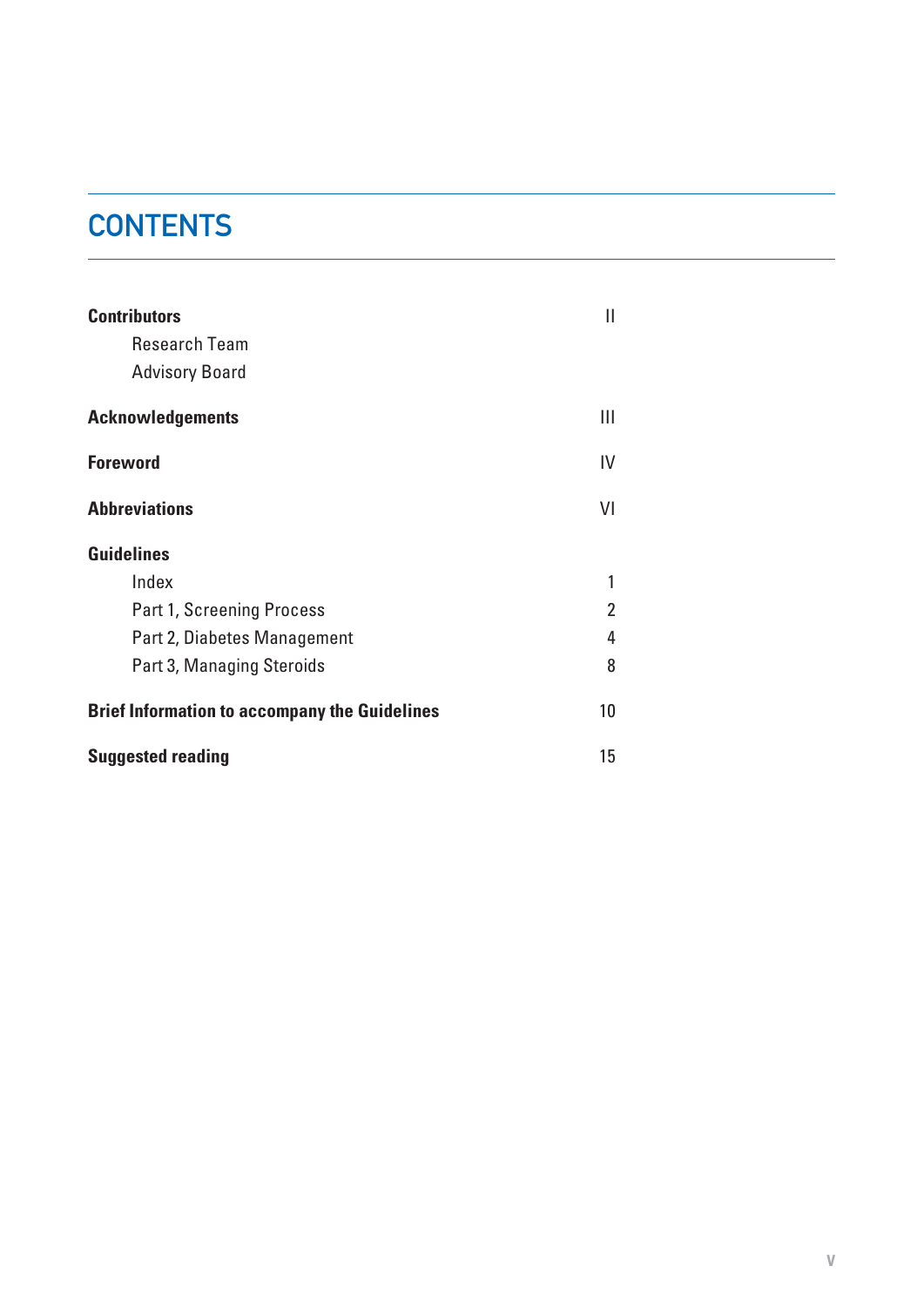# LIST OF ABBREVIATIONS AND SYMBOLS

| $\uparrow$  | Increased                               | ICU             | Intensive care unit                             |  |
|-------------|-----------------------------------------|-----------------|-------------------------------------------------|--|
| ţ           | Decreased                               | <b>IGT</b>      | Impaired glucose tolerance/ glucose intolerance |  |
| ≥           | Equal to, or greater than               | IM              | Intramuscular                                   |  |
| >           | Greater than                            | <b>IRS</b>      | Insulin resistance                              |  |
| ≤           | Equal to, or less than                  | IV              | Intravenous therapy                             |  |
| $\,<$       | Less than                               | MI              | <b>Myocardial Infarction</b>                    |  |
| ACD         | <b>Advanced Care Directive</b>          | 0HA             | Oral hypoglycaemic agents                       |  |
| AM          | Morning                                 | mmol/L          | millimoles/litre - unit for measuring glucose   |  |
| BG          | <b>Blood glucose</b>                    |                 | in blood                                        |  |
| CAM         | Complementary and alternative medicines | <b>PCOC</b>     | <b>Palliative Care Outcomes Collaboration</b>   |  |
| <b>CCF</b>  | Congestive cardiac failure              | PM              | Afternoon                                       |  |
| DE          | <b>Diabetes Educator</b>                | QUM             | Quality use of medicines                        |  |
| <b>DKA</b>  | Diabetic ketoacidosis                   | SVC             | Superior vena cava syndrome/obstruction         |  |
| eGFR        | estimated Glomerular filtration rate    | T1              | <b>Type 1 Diabetes Mellitus</b>                 |  |
| GI          | Gastrointestinal symptoms               | T <sub>2</sub>  | <b>Type 2 Diabetes Mellitus</b>                 |  |
| <b>HONK</b> | Hyperosmolar non-ketotic acidosis       | TZD             | <b>Thiazolidinediones</b>                       |  |
| Hypo        | Hypoglycaemia                           | UTI             | Urinary tract infection                         |  |
|             |                                         | WH <sub>0</sub> | <b>World Health Organisation</b>                |  |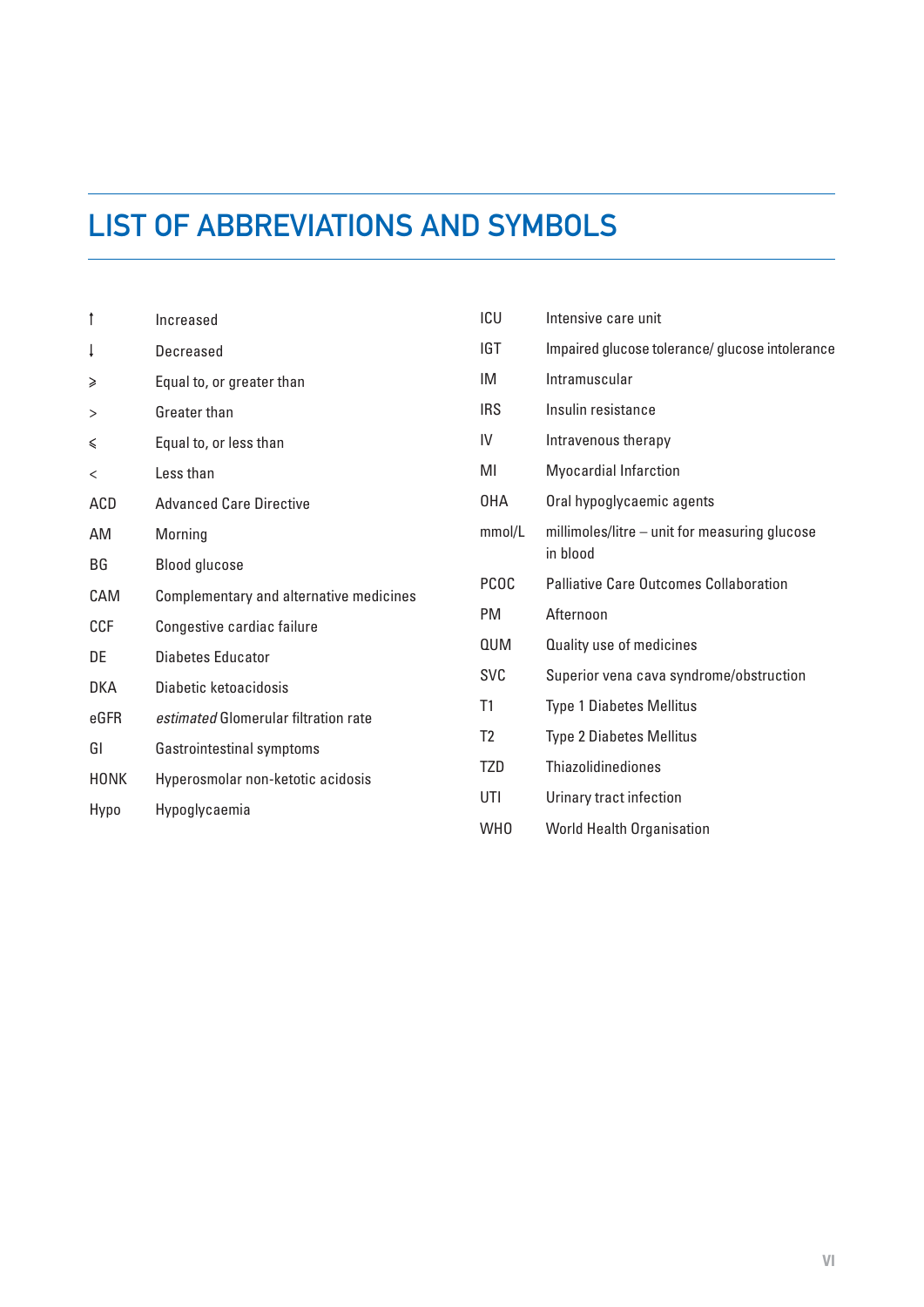# Guidelines for managing diabetes at the end of life

The guidelines use the Palliative Care Outcomes Collaboration (PCOC) palliative care phases of stable, unstable, deteriorating and terminal.

**STABLE PHASE:** The person's symptoms are adequately controlled on their established management plan but interventions to maintain symptom control and quality of life have been planned.

**UNSTABLE PHASE:** The person develops a new unexpected problem or a rapid increase in the severity of existing problems.

**DETERIORATING PHASE:** The person's existing symptoms gradually worsen or they develop new but unexpected problems.

**TERMINAL PHASE:** Death is likely in a matter of days and no acute intervention is planned or required.

### HOW TO USE THESE GUIDELINES

PART 1

PART 2

PART 3

Part 1 is a **SCREENING PROCESS** for all people when they are first referred to palliative care regardless of PCOC phase.

Use **Part 1, Section A** if they are known to have diabetes.

Use **Part 1, Section B** if their diabetes status is unknown.

Part 2 is the recommended **DIABETES MANAGEMENT** at each PCOC phase. Determine the PCOC phase of a palliative care patient and use the appropriate section.

- Use **Part 2, Section A** for stable phase.
- Use **Part 2, Section B** for unstable phase.
	- Use **Part 2, Section C** for deteriorating phase.
	- Use **Part 2, Section D** for terminal phase.

Part 3 is recommendations for **MANAGING STEROIDS** and other diabetogenic medicines (as listed on Page 2 of the accompanying document) in palliative care patients. People requiring palliative care who are prescribed steroid medicines and some other medicines may develop diabetes.

Use **Part 3, Section A** for type 1 diabetes.

Use **Part 3, Section B** for type 2 or previously undiagnosed diabetes.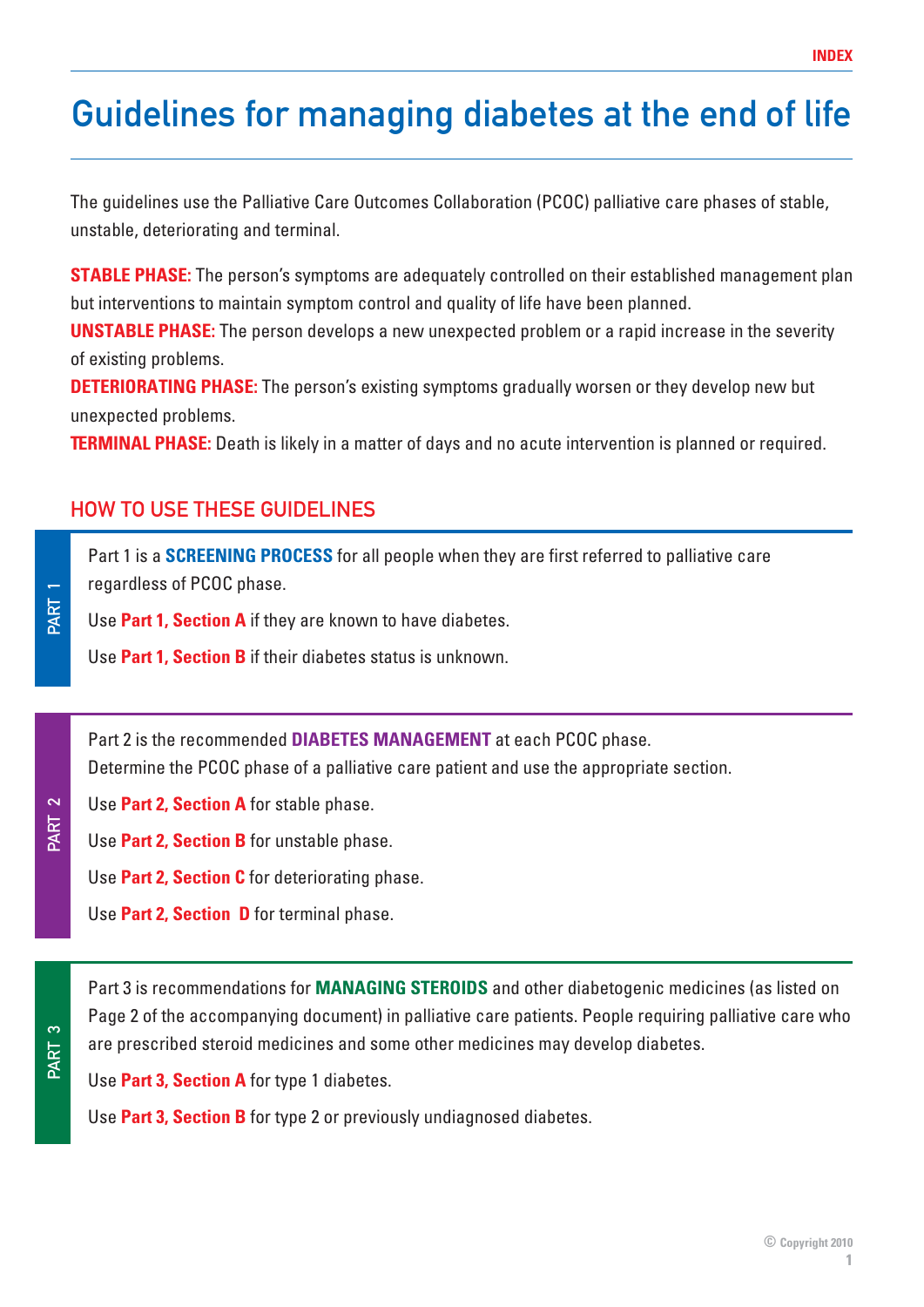# Screening process for all people when they are first refered to palliative care, regardless of PCOC\* phase

# KNOWN TO HAVE **DIABETES**

- Undertake a comprehensive assessment
- Assess presence of diabetes risk factors (refer to Part 1, Section B)
- Undertake a comprehensive medicine review
- Assess for occult infections



#### **Is the person using diabetogenic medicines?**

- Steroids
- Antipsychotics

#### **OR using other medicines known to increase blood glucose?**

- Thiazide diuretics
- Sympathomimetics
- Pentamidine
- Dilantin/phenytoin
- Calcium channel blockers
- Enteral nutrition supplements e.g. Glucerna

#### **If the person is using diabetogenic medicines:**

- Review need to continue diabetogenic medicines
- Adjust/commence oral hypoglycaemic agents (OHA) or insulin to control hyperglycaemic symptoms and promote comfort
- Monitor according to Managing Steroid Guidelines (refer to Part 3, Section A/B) but individualise according to Advanced Care Directive and PCOC phase
- Provide education about steroids and diabetes
- Consider adrenal suppression and hypercalcaemia as complicating factors if steroids are needed in the long term
- Assess enteral feeds may lack carbohydrate and therefore contribute to lethargy OR may be high calorie and contribute to hyperglycaemia
- Readjust OHA/insulin doses if steroids are ceased and when weaning the dose to avoid hypoglycaemia

#### **If the person is NOT using diabetogenic medicines:**

- Provide usual diabetes management and education according to relevant diet and activity guidelines
- Adjust OHA/insulin as appropriate
- Consider referring to:
	- Treating Specialist
	- Endocrinologist
	- Diabetes Educator
	- Dietitian
	- Dentist
	- Podiatrist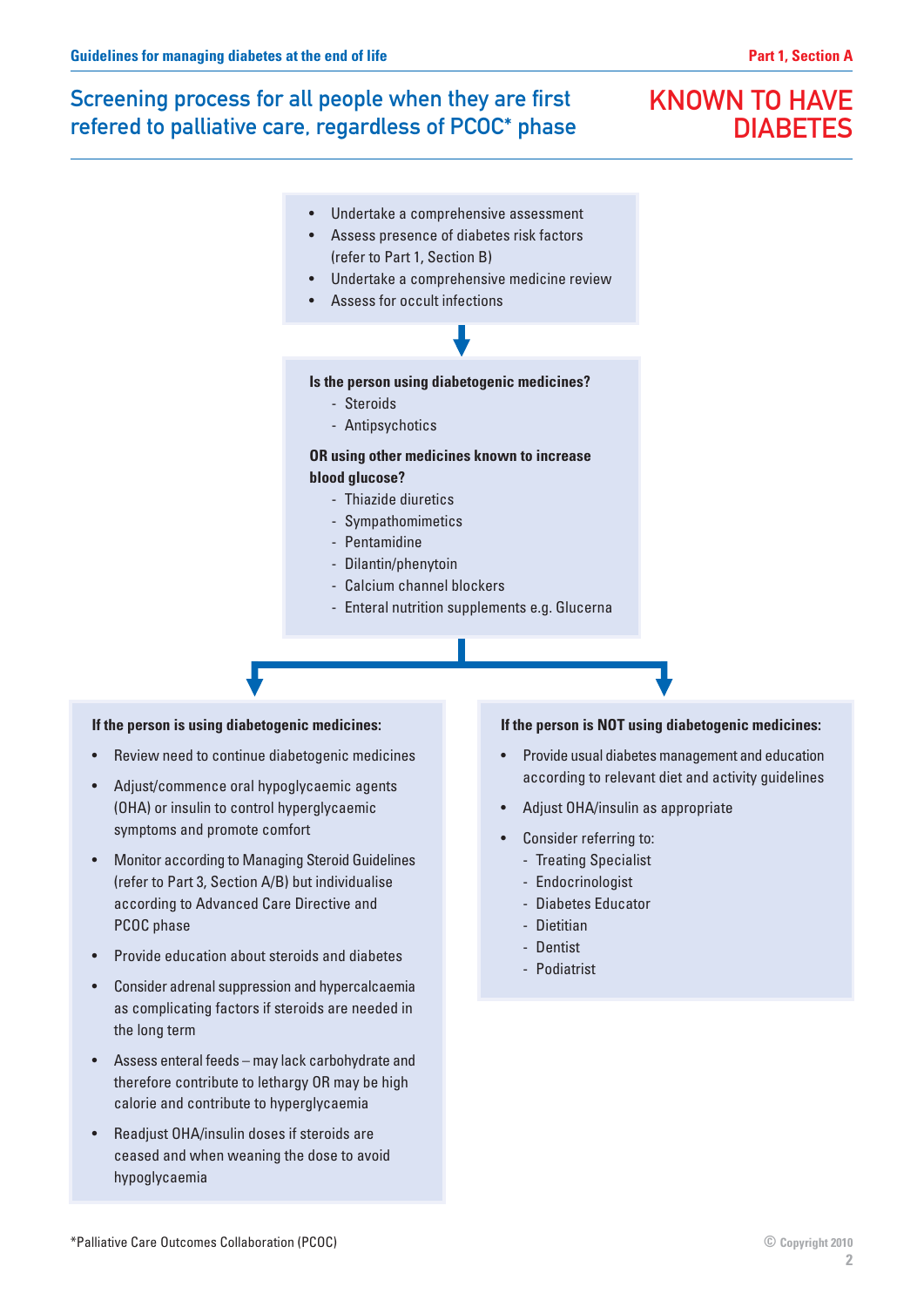# Screening process for all people when they are first refered to palliative care, regardless of PCOC\* phase

# DIABETES STATUS UNKNOWN



<sup>\*</sup>Palliative Care Outcomes Collaboration (PCOC)

\*\*Random venous blood glucose > 11.1 mmol/L or fasting blood glucose > 7.0 mmol/L

+Oral hypoglycaemic agents/insulin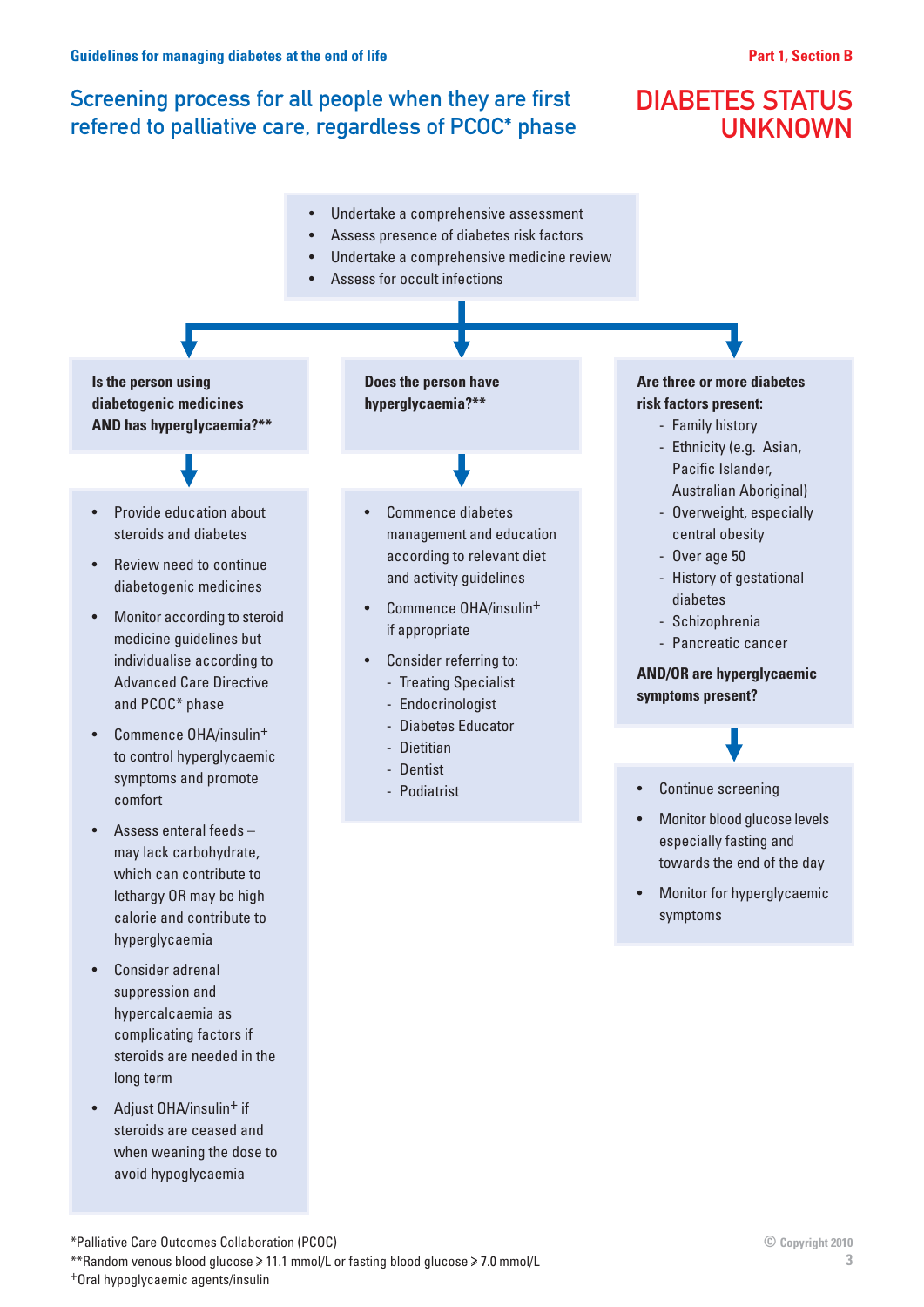PCOC\*\* PHASE: **STABLE** 

- Review/document diabetes management plan including medicines: insulins, oral hypoglycaemic agents (OHA)/Incretins
- Document presence of diabetes-related symptoms (see Table 1 in accompanying document)
- Document diabetes short and long term complication status
- Ascertain self-care capacity and carer involvement and capacity
- Consult with GP, diabetes educator, endocrinologist
- Check continuing and planned treatments e.g. dialysis, chemotherapy, radiotherapy, surgery
- Revise or commence Advanced Care Directive that includes diabetes management
- Provide information/discuss management with patients and family members/carers
- Review medicines using Quality Use of Medicines (QUM) framework (see page 3 accompanying document)
- Ascertain whether patient is using complementary medicines and/or other therapies
- Caution with renally excreted medicines and eGFR < 60ml/min
- Assess presence of diabetes-related symptoms
- Assess diabetes complications: **Short term**
	- Hypoglycaemia
	- Hyperglycaemia
	- Active infection

#### **TYPE 1**

- Continue usual management
- Insulin regimen might need to be adjusted

#### **TYPE 2**

MANAGEMENT

MANAGEMENT

- Decide whether oral hypoglycaemic agents (OHAs) are still appropriate
- Simplify medicines regimen if possible
- Consider using insulin may be required if altering/ceasing OHAs and/or to control symptoms

#### **Long term**

- (1) Microvascular disease
- retinopathy
- nephropathy
- (2) Macrovascular disease
- cardiovascular disease
- cerebrovascular disease
- intermittent claudication
- (3) Neuropathy
- peripheral
- autonomic (responsible for gastroparesis and hypoglycaemia unawareness)

#### **NOTE:**

#### **For all PCOC phases when patient is on OHAs and Incretins**

- Risk of hypoglycaemia is increased with sulphonylureas if renal or liver disease is present
- Metformin and alpha-glucosidase inhibitors can exacerbate gastrointestinal (GI) symptoms, nausea, vomiting, diarrhoea
- Metformin increases the risk of lactic acidosis and should be stopped temporarily if radio-contrast media are used in investigative procedures
- Incretin mimetics cause nausea, vomiting, weight loss and reduce appetite
- Be aware of relevant contraindications e.g. Thiazolidinediones (TZDs) e.g. oedema, congestive cardiac failure (CCF)
- Consider the side effects of medicines chosen e.g. Metformin (GI symptoms), opioids (opioid-induced bowel dysfunction, neurological changes, masks hypoglycaemia)

# ASSESSMENT ASSESSMENT



DIABETES APPROACH

**DIABETES APPROACH**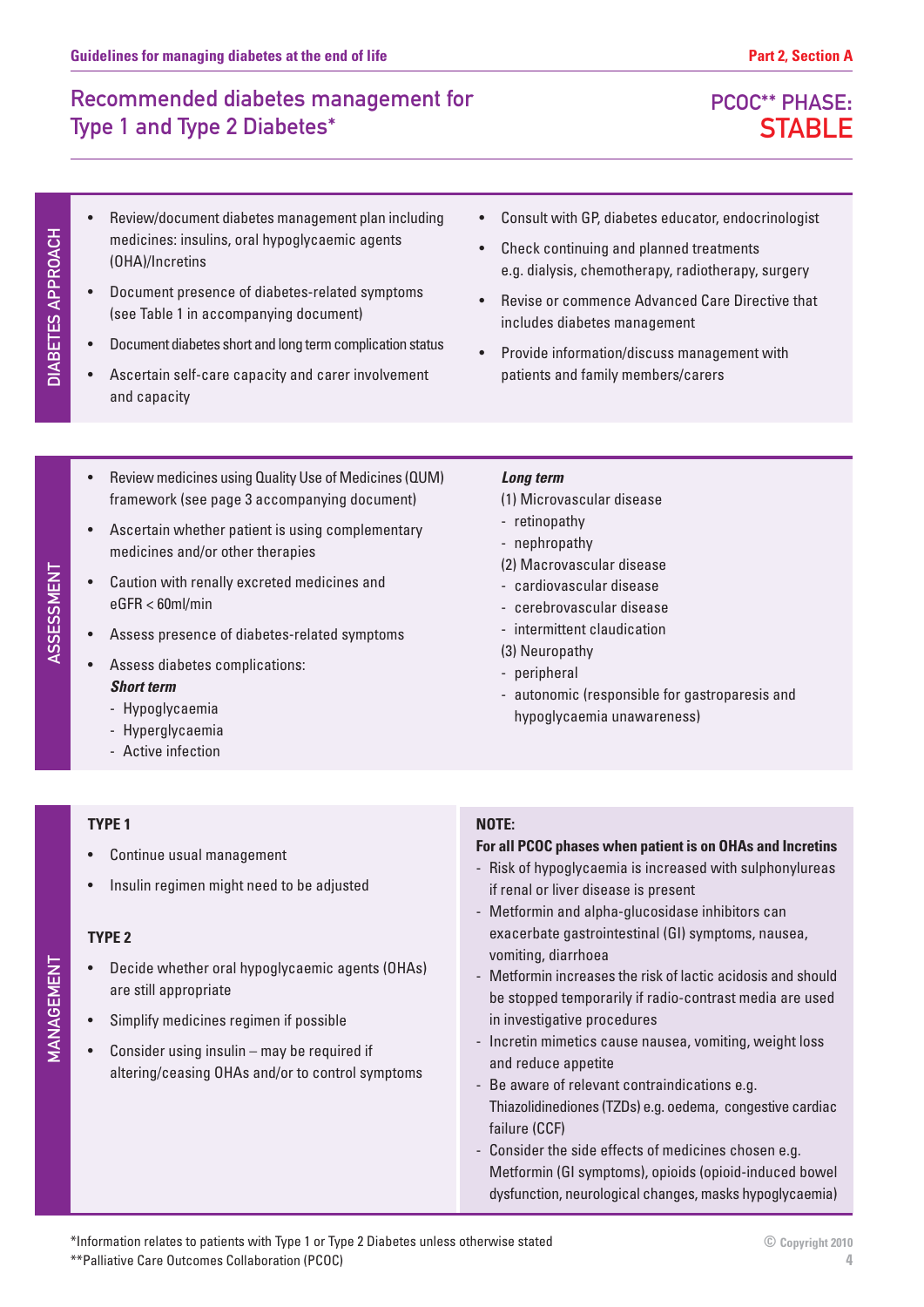# PCOC\*\* PHASE: UNSTABLE

**DIABETES APPROACH** DIABETES APPROACH

ASSESSMENT

ASSESSMENT

- Review/document diabetes management plan including medicines: insulins, OHAs/Incretins
- Document presence of diabetes-related symptoms (see Table 1 in accompanying document)
- Document diabetes short and long term complication status
- Ascertain self-care capacity and carer involvement and capacity
- Consult with GP, diabetes educator, endocrinologist
- Check continuing and planned treatments e.g. dialysis, chemotherapy, radiotherapy, surgery
- Revise or commence Advanced Care Directive that includes diabetes management
- Provide information/discuss management with patients and family members/carers

#### **Assess symptoms:**

- Pain
- Nausea/vomiting
- Oral intake/ pathology
- Delirium
- Infection occult or overt sepsis
- Depression/anxiety
- Acute dyspnoea

**Consider diabetes as a cause of the symptoms Consider the impact of the symptoms on diabetes** (See Table 1 in accompanying document)

#### **Initiate management strategies:**

- Monitor BG up to 4/day to determine whether symptoms are diabetes-related and/or contribute to the unstable state
- Blood glucose targets: Fasting 6-8 mmol/L, Postprandial 6-11 mmol/L
- Initiate or change medicines if indicated:
	- Increase or decrease dose
	- Alter dose interval
- Ensure emergency medicines are available
- Provide diabetes management contingency plans for patient and family/carer

#### **TYPE 1: Monitor blood ketones TYPE 2: Consider introducing insulin**

#### - Polyuria, oliguria, thirst

- Anorexia
- Cachexia
- Decreasing performance status

**Decide whether symptoms represent a diabetes, oncology or other emergency**

#### **If an emergency:**

- Treat underlying cause
- Decide whether admission to hospital (and/or ICU depending on prognosis) is necessary
- Consider referring to endocrinologist
- Provide education if medicines change
- Manage comfort and support family
- Monitor response

#### **If not an emergency:**

- Manage comfort and support family
- Monitor diabetes status
- Consider initiating management strategies (see left)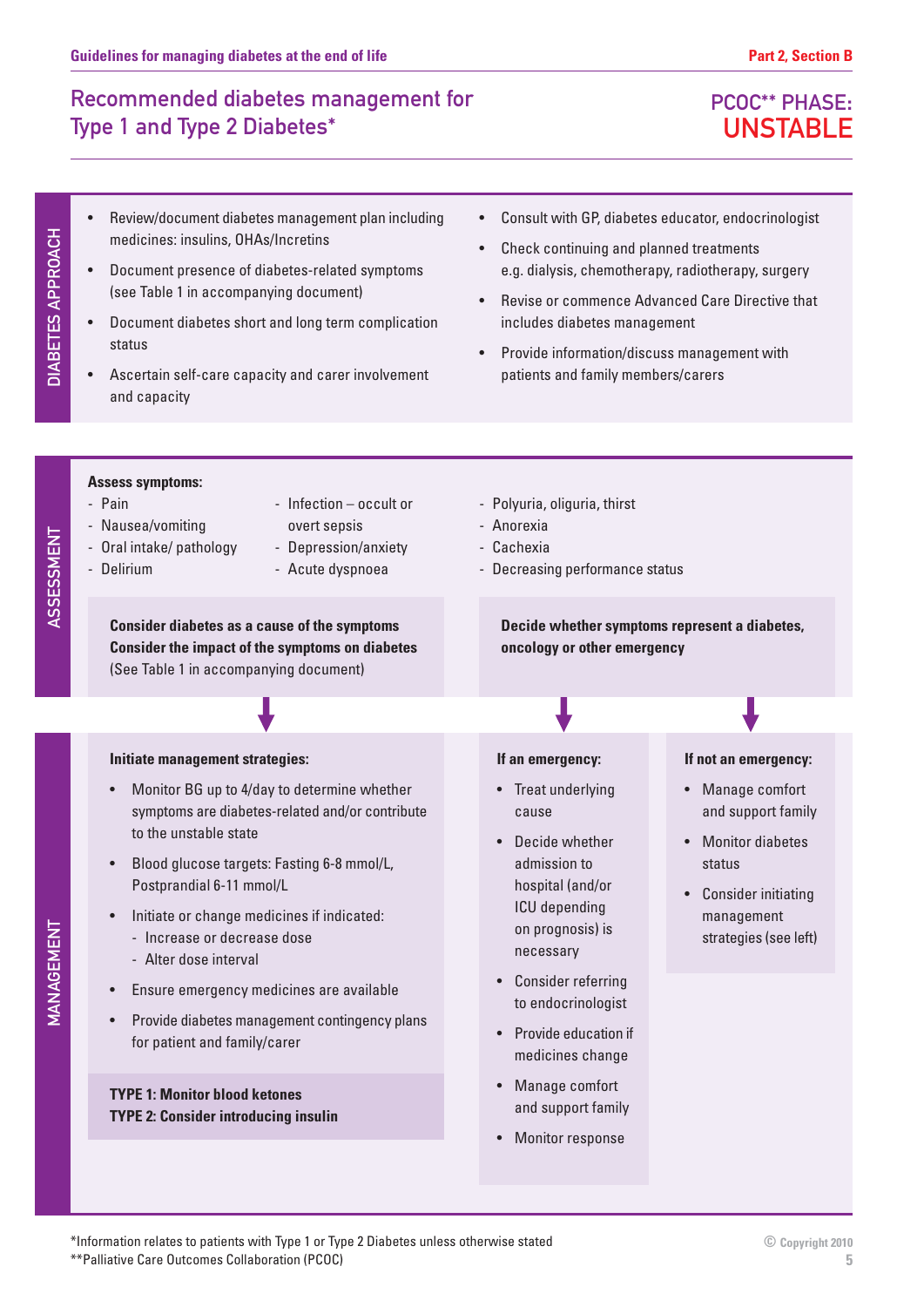# PCOC\*\* PHASE: DETERIORATING

- Review/document diabetes management plan including medicines: insulins, OHAs/Incretins
- Document presence of diabetes-related symptoms (see Table 1 in accompanying document)
- Document diabetes short and long term complication status
- Ascertain self-care capacity and carer involvement and capacity
- Consult with GP, diabetes educator, endocrinologist
- Check continuing and planned treatments e.g. dialysis, chemotherapy, radiotherapy, surgery
- Revise or commence Advanced Care Directive that includes diabetes management
- Provide information/discuss management with patients and family members/carers
- **Consider in particular:** - Anorexia - Cachexia - Decreasing performance status **Assess symptoms:** - Pain - Nausea/vomiting - Oral intake - Oral pathology - Delirium - Infection – occult or overt sepsis - Depression/anxiety - Acute dyspnoea - Polyuria, oliguria, thirst **Consider diabetes as a cause of the symptoms Consider the impact of the symptoms on diabetes** (See Table 1 in accompanying document) **Decide whether symptoms represent a diabetes, oncology or other emergency Re-evaluate diabetes management strategies** NOTE: - BG and ketone monitoring is still useful to determine whether ketosis exists but may be less frequent (1-2 /day) - New blood glucose targets < 10 mmol/L fasting - Ensure medicines are optimal for this phase – cease unless using to promote comfort **TYPE 2: Consider introducing insulin to promote comfort If an emergency:** • Treat the underlying cause • Decide whether admission to hospital is necessary • Consider referring to endocrinologist • Manage comfort Monitor response **If not an emergency:** • Manage comfort • Consider initiating management strategies (see left) • Implement additional support/education for family/carers

DIABETES APPROACH

**DIABETES APPROACH** 

\*Information relates to patients with Type 1 or Type 2 Diabetes unless otherwise stated \*\*Palliative Care Outcomes Collaboration (PCOC)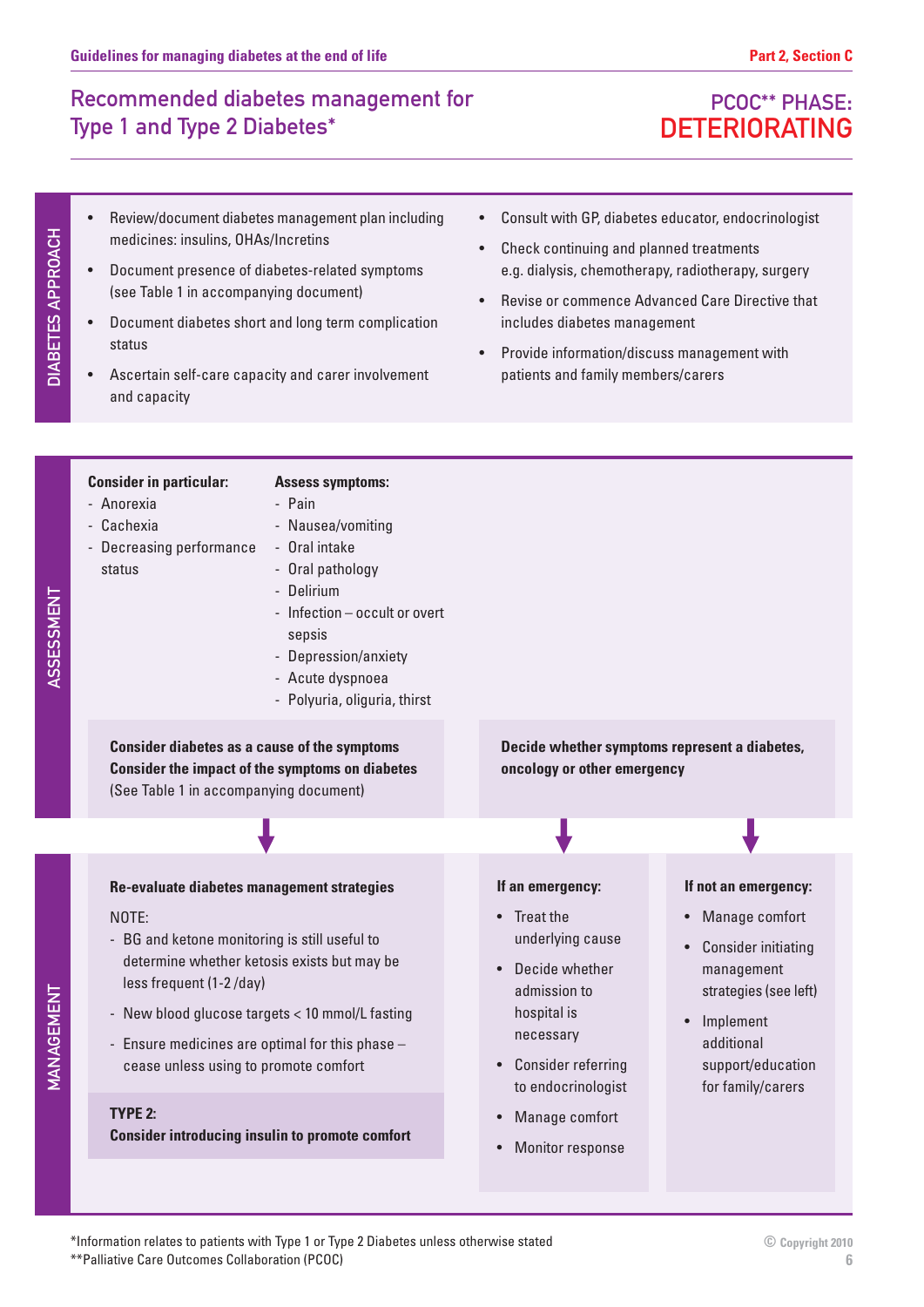- Review/document diabetes management including medicines: insulins, OHAs/Incretins with a view to ceasing
- Note: Carer involvement may increase
- Communicate with GP, palliative care specialist team
- Implement Advanced Care Directive
- Consider implementing the Liverpool Care Pathway
- Provide information/discuss management with patients and family members/carers
- Assess whether short term diabetes complications need to be treated to achieve comfort
- Refer to Advanced Care Directive
- Identify carer/family bereavement risks
- Assess and manage to alleviate symptoms
- 
- Nausea/vomiting
- Oral comfort
- Delirium

- Pain

- Infection occult or overt
- Depression/anxiety
- Acute dyspnoea

## **Focus of diabetes management is on comfort**

#### **Re-evaluate diabetes management strategies:**

- Consider patient and carer preferences for diabetes management
- Consider ceasing BG monitoring check Advanced Care Directive and/or discuss with carer if patient has not given instructions to ensure monitoring is consistent with the patient's wishes
- Decide whether care is provided in home/hospital care

**Note: Medicines may not be appropriate except to achieve comfort. Rationalise medicines and stop any that are unnecessary**

# PCOC\*\* PHASE: **TERMINAL**

ASSESSMENT ASSESSMENT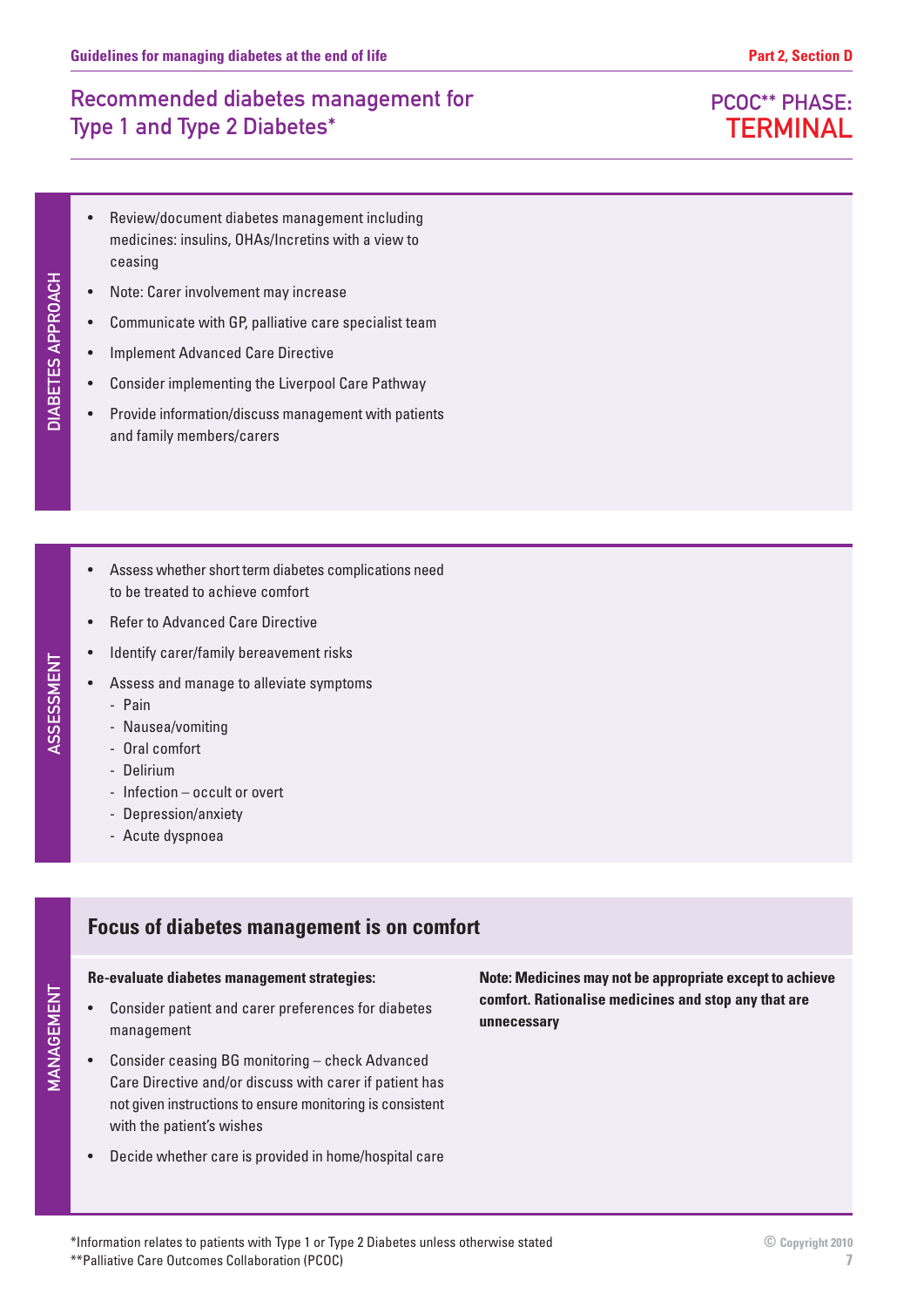TYPE 1 DIABETES

# Managing steroids and other diabetogenic medicines in palliative care patients

#### Short course not causing symptoms or ketosis may not require regimen changes but effects on blood glucose often occur after 1-2 doses

• Courses > three days usually require regimen changes

#### **NOTE:**

Long term steroid use can:

- cause hypercalcaemia
- suppress the hypothalamic-pituitary-adrenal axis

Both states can complicate management but may not be relevant depending on the prognosis

- Revise medicine regimen: if possible avoid other diabetogenic medicines or use lowest possible dose
- Conduct a collaborative team meeting with specialists – Palliative, diabetes educator, endocrinologist, and patient and family/carers
- Ascertain patient/carer education requirements Appropriate medicine self-management (when, how, why, interactions, side effects)
	- BG testing
	- Increased risk of hypoglycaemia if hypo unawareness is present especially when weaning or ceasing steroids
- Commence BG monitoring consider increasing frequency while on diabetogenic medicines (e.g. 3-4/day)
- Revise diet and exercise routines but note food choices should not be limited if the person is cachectic or anorexic

- Increase insulin dose if BG > 10 mmol/L especially if ketones are present.
- Note: Patients in ICU or fasting may require an insulin infusion
- Use subcut insulin if eating
- Adjust prandial doses because the post prandial BG tends to increase.
- Consider the effect of the carbohydrate meal content on BG and the need to provide energy if patient is on enteral feeds
- Monitor and record BG before meals and before bed
- Monitor blood ketones if BG >15 mmol/L
- Manage hyperglycaemia and hypoglycaemia
- An AM insulin dose may be needed because BG often peaks early PM and tends to fall overnight
- Revise patient and carer knowledge and provide education especially managing hyperglycaemia if managed at home
- Consider need for access to 'on call/after hours' support

MANAGEMENT

MANAGEMENT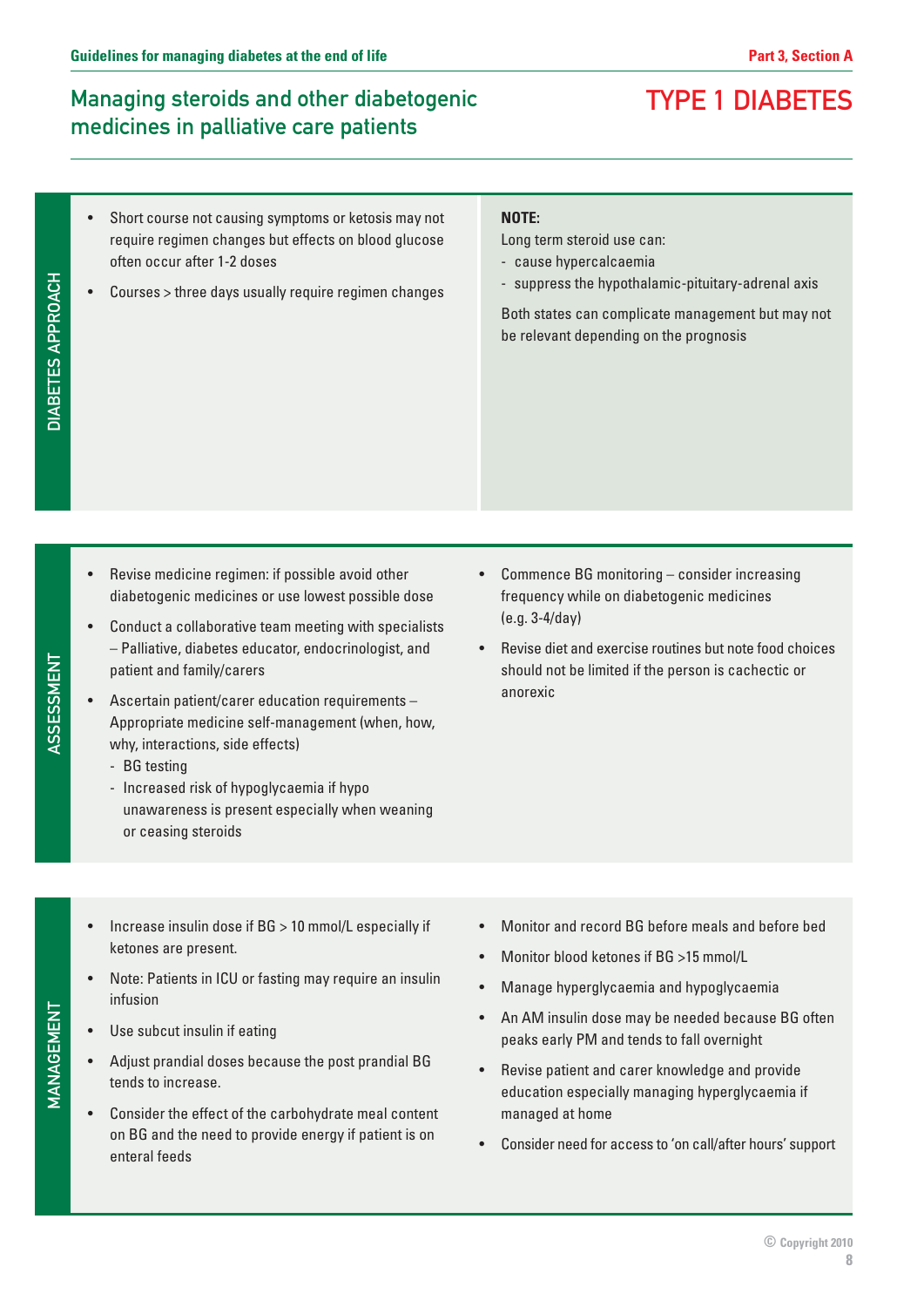# Managing steroids and other diabetogenic medicines in palliative care patients

# TYPE 2 DIABETES or previously undiagnosed diabetes

- Short course not causing symptoms or hyperosmolar non-ketotic acidosis (HONK) may not require regimen changes but effects on BG often occur after 1-2 doses
- People with Type 2 can develop ketoacidosis during significant illnesses
- Courses > three days usually require regimen changes

#### **NOTE:**

Long term steroid use can suppress the hypothalamic-pituitary-adrenal axis.

This can complicate management but may not be relevant depending on the prognosis

ASSESSMENT ASSESSMENT

DIABETES APPROACH

**DIABETES APPROACH** 

- Revise medicine regimen: if possible avoid other diabetogenic medicines or use lowest possible dose for the shortest possible time
- Conduct a collaborative team meeting with specialists – Palliative, diabetes educator, endocrinologist and oncologist, and patient and family/carers
- Oral hypoglycaemic agents may need to be altered
- Consider commencing insulin if BG is consistently > 11 mmol/L
- Ascertain patient/carer education requirements Appropriate medicine self-management (when, how, why, interactions, side effects); hypoglycaemia management
	- BG testing
- Revise diet and exercise routines but note food choices should not be limited if the person is cachectic or anorexic
- Commence BG monitoring consider increasing frequency while on diabetogenic medicines (e.g. 3-4/day or fasting and pre-evening meal)

- Consider insulin preparations
	- Prebreakfast long acting analogue such as lantus or protaphane OR
	- Premixed insulin before lunch e.g. mixtard 30/70
- Note: Patients in ICU or fasting may require an insulin infusion
- Consider the effect of the carbohydrate meal content on BG and the need to provide energy if patient on enteral feeds
- Monitor and record BG before meals and before bed
- Manage hyperglycaemia and hypoglycaemia
- Revise patient and carer knowledge especially managing hyperglycaemia if managed at home
- Consider need for access to 'on call/after hours' support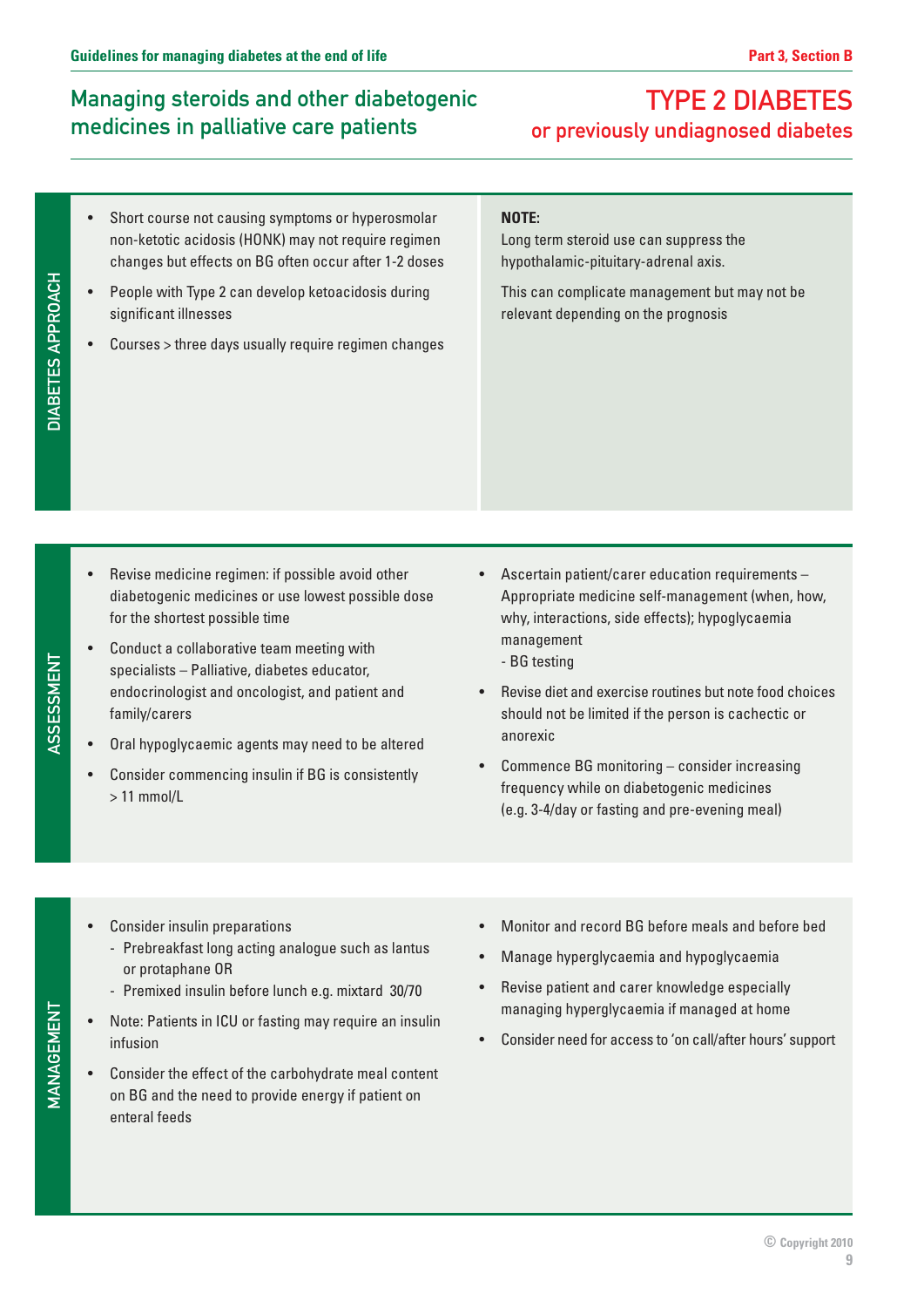# BRIEF INFORMATION TO ACCOMPANY THE Guidelines for managing diabetes at the end of life

# **OUTLINE OF DIABETES MANAGEMENT**

In general diabetes management involves an appropriate diet and activity for both type 1 and type 2 diabetes even when medicines are needed. Managing diabetes involves:

- Lifestyle changes particularly for type 2 diabetes
- Medicines:
	- Type 1 diabetes insulin
	- Type 2 diabetes oral hypoglycaemic agents and/or insulin Note: beta cell function declines over time and approximately 75% of people with type 2 diabetes need insulin
- Managing blood glucose, lipids and blood pressure
- Regular medicines review
- Regular monitoring by health professionals to identify and manage the short and long term complications of diabetes
- Diabetes education including educating significant others
- Self-care by the patient, support from family/carer

## HYPERGLYCAEMIA AND HYPOGLYCAEMIA

Two conditions commonly associated with diabetes are hyperglycaemia, a symptom of diabetes, and hypoglycaemia, a side effect of oral hypoglycaemic agents, especially sulphonylureas and insulin.

#### **Hyperglycaemia**

Under usual circumstances, many people with type 2 diabetes do not experience the symptoms of hyperglycaemia until their blood glucose levels are extremely high. Common symptoms of hyperglycaemia include:

- 
- Feeling tired Blurred vision
- Infections e.g. thrush, cystitis, wound infections Lowered mood
- Weight loss in the longer term (Diabetes Australia, 2009)
- **Hypoglycaemia**

Hypoglycaemia, also called a 'hypo', low blood glucose or insulin reaction, occurs when the blood glucose level falls below 3.5 mmol/L in people on OHA or insulin. Symptoms of hypoglycaemia vary from person-to-person, however, common feelings are:

- Weakness, trembling or shaking **•** Sweating
- Light headedness Headache
- 
- Tearful/crying Behaviour change
- 
- Numbness around the lips and fingers (Diabetes Australia, 2009)
- Feeling excessively thirsty  $\bullet$  Frequently passing large volumes of urine
	- -

- 
- Dizziness Difficulty concentrating
	-
	-

Hypoglycaemia unawareness may be present, especially in people with long-standing type 1 diabetes. This means they may not recognise the symptoms of hypoglcycaemia. In addition, symptoms may be masked by analgesia, delirium and other cognitive changes and cancer-related autonomic neuropathy. Significantly, both people with diabetes and their family members/carers are often very fearful of hypos and their consequences.

- 
- - -
		-
		-
- Irritability Hunger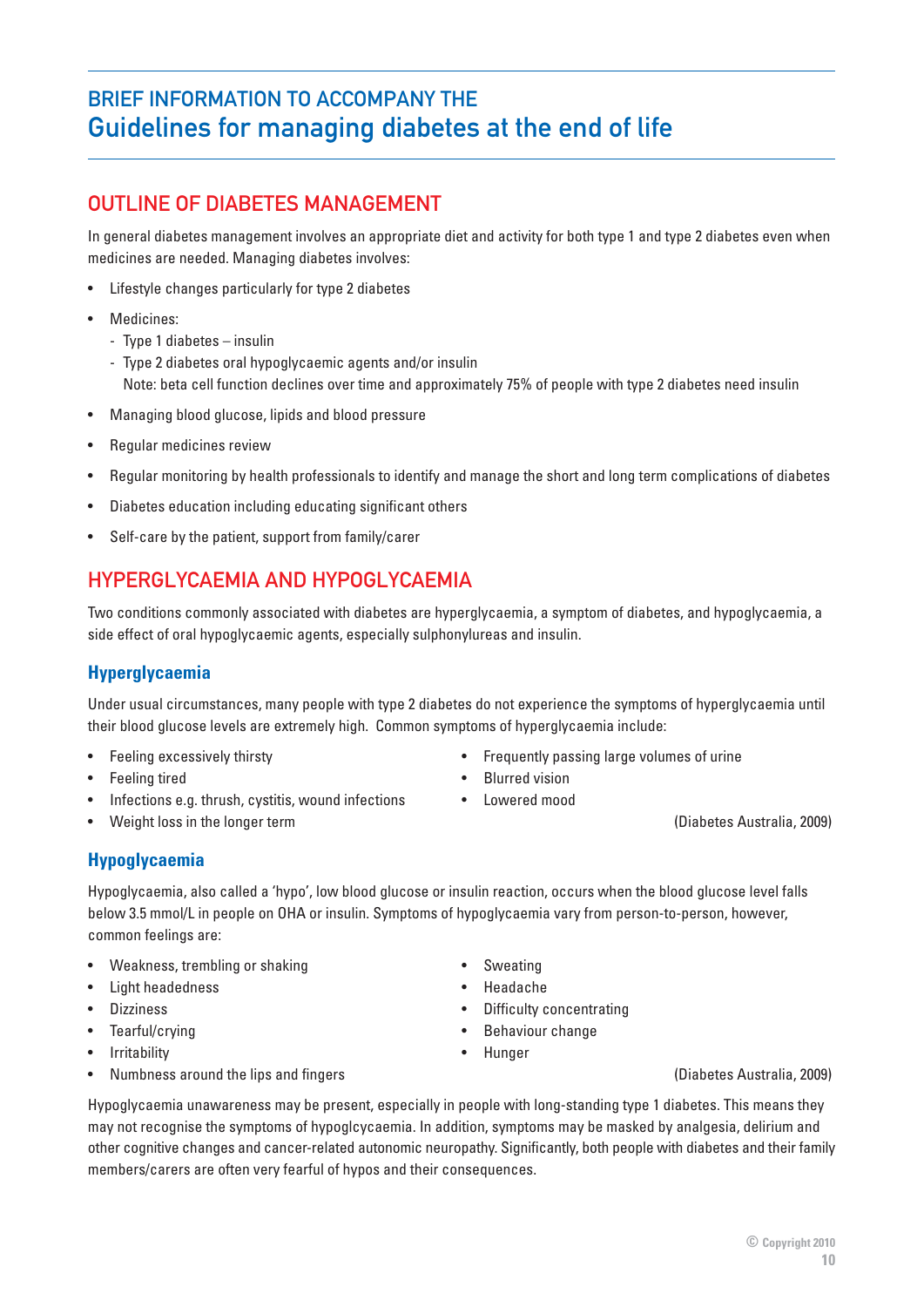### CORTICOSTEROID MEDICINES

Corticosteroid medicines, more specifically the glucocorticoids (often referred to as steroids), are an essential part of the management of several disease processes such as haematological malignancies, inflammatory diseases, allergies and shock. However, long term use and high doses predisposes people to insulin resistance (IRS), glucose intolerance (IGT) and steroid-induced diabetes and causes hyperglycaemia and the resultant symptoms in people with diagnosed diabetes. IRS and IGT can occur within 48 hours of commencing steroids, especially in at risk individuals and those with diabetes. People should be informed they could develop diabetes when diabetogenic medicines are prescribed.

### THE QUALITY USE OF MEDICINES FRAMEWORK

The Quality Use of Medicines (QUM) Framework (PHARM Committee, 2005) is the recommended Australian framework for making medicines-related decisions and was used to formulate these guidelines (see Figure 1, next page).

#### **Factors to consider when determining diabetes medicine regimen for people with diabetes receiving palliative care – if medicines are indicated**

- Insulin doses may need to be adjusted frequently.
- Patients on metformin who develop nausea and vomiting especially the elderly, those on diabetogenic medicines, and those with reduced renal function, liver, cardiac and respiratory disease, and people who are not eating may be at risk of lactic acidosis, a rare but serious adverse event. Therefore, metformin may not be the best choice.
- Insulin mimetics can induce weight loss and nausea and may be contraindicated.
- Thiazolidinediones (TZDs) contribute to weight gain due to fluid retention and may be contraindicated.
- Diuretics can exacerbate dehydration and increase blood glucose levels.
- Corticosteroids, and atypical antipsychotics are frequently used in palliative care and other disease processes and increase blood glucose levels.
- Glucagon used to treat severe hypoglycaemia usually increases blood glucose quickly. A second dose can induce nausea but may be ineffective in emaciated people with reduced glycogen stores. This means if oral glucose treatment of hypoglycaemia and IM glucagon are ineffective or contraindicated, IV dextrose may be required.
- Some oral nutrition supplements affect blood glucose levels, often leading to hyperglycaemia.
- The patient may be using complementary medicines (CAM) and other CAM therapies. If so, determine why the person is using CAM, what they are using, and whether CAM is appropriate i.e. the benefits outweigh the risks and there is evidence for its use.
- CAM medicines may interact with conventional medicines. However, some non-medicine CAM therapies can relieve symptoms and may be safer than medicines.
- Opioids and other psychoactive medicines can mask hypoglycaemia.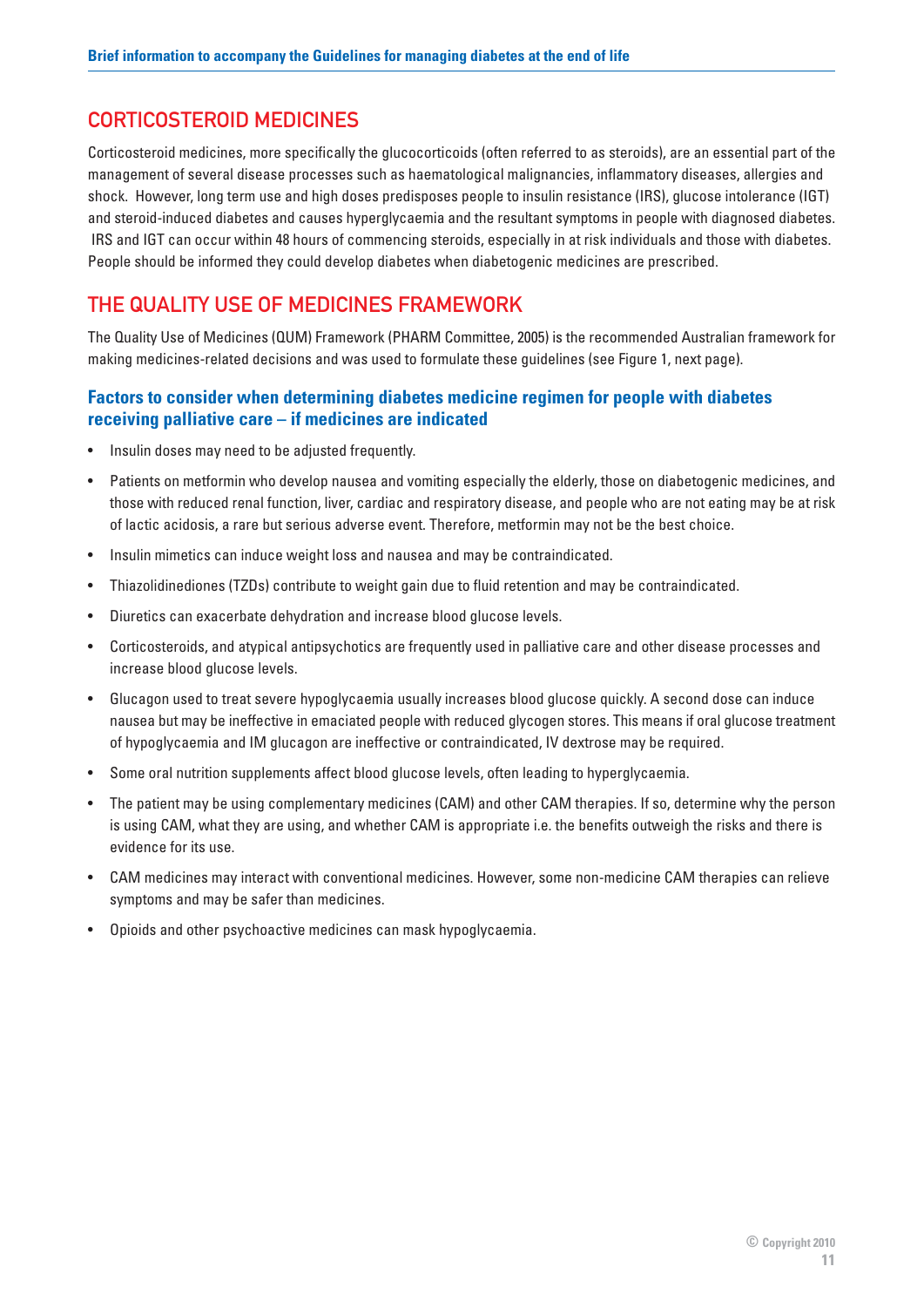#### **EARLY IDENTIFICATION OF DIABETES**

#### **If the patient is on corticosteroids or diabetogenic medicines:**

- Conduct diabetes risk assessment
- Review medicines, including complementary medicines
- Provide appropriate medicine and/or lifestyle advice
- Monitor—blood glucose, ketones
- Check for signs and symptoms of diabetes, increased blood glucose
- Oral health check

**See Diabetes Screening Process (Part 1, Section B) AND Managing Steroids Guidelines (Part 3, Secion A/B)**

**Diabetes present as existing diagnosis or develops during palliative care process**

#### **Refer all patients with diabetes to:**

- **Diabetes** specialist
- **Diabetes** educator
- Dietitian
- Other health professionals as indicated
- Determine whether medicines are needed to manage diabetes
- Conduct a medicines review encompassing:
	- Type 1 Insulin
	- Type 2 OHA or insulin, depending on the physical assessment: renal, liver, respiratory, and gastrointestinal factors that could affect medicine pharmacokinetics and pharmacodynamics.
	- For patients on diabetogenic medicines, consider whether they can be stopped or doses or dose intervals adjusted or an alternative formulation can be used?
- Consider the need for other medicines to manage other conditions including the indication for palliative care, which could be diabetes-related e.g. end-stage renal disease.

#### **Is the patient taking any medicines to manage diabetes?**



- Consider self-care potential
- Determine whether oral route possible or another route is indicated, e.g. insulin infusion?
- Consider the complexity of regimen. Is insulin simplest choice?
- Provide education including 'sick day care'
- Develop medicine management plan, a plan for monitoring outcomes and for stopping medicines when indicated, develop Advanced Care Directives (ACD)
- Decide alternative management
- strategies relevant to PCOC phase
- Medicines may need to be ceased for patients in the terminal phase but may be needed to maintain comfort and control symptoms
- Consider Advanced Care Directives (ACD)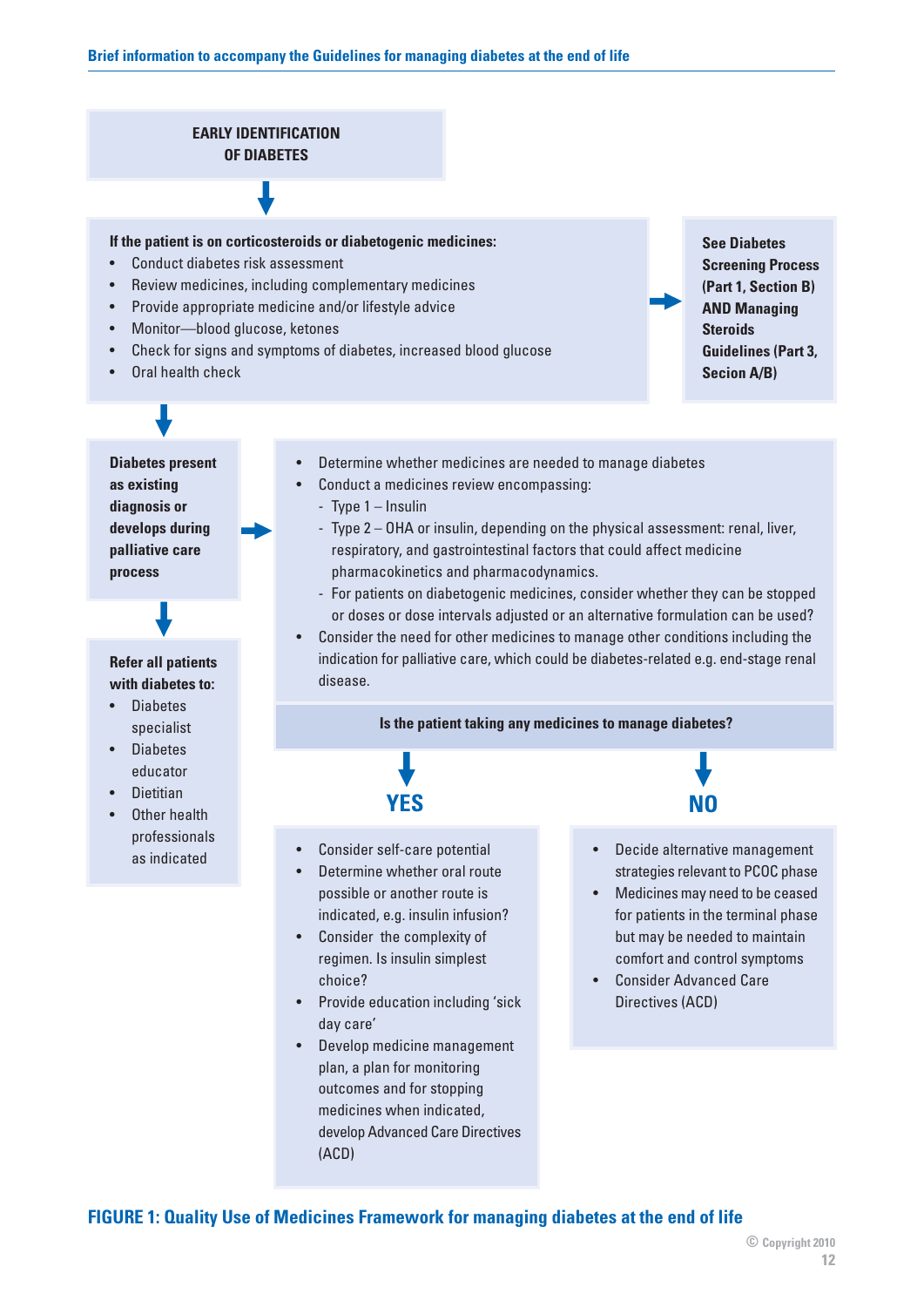### PALLIATIVE CARE SYMPTOMS AND DIABETES

Sub-optimal symptom control can be due to the diabetes or the life threatening primary illness or both. Distinguishing cause and effect can be difficult. Symptoms not caused by diabetes can have significant effects on diabetes management. Table 1 (next pages) presents the relationships between common palliative care symptoms and diabetes.

#### **Table 1: The relationship between common palliative care symptoms and diabetes**

| <b>COMMON PALLIATIVE</b><br><b>CARE SYMPTOMS</b>                                                      | <b>IMPACT ON DIABETES MANAGEMENT</b>                                                                                                                                                                                                                                                                                       | MAY BE DIABETES-RELATED                                                                                                                                                        |
|-------------------------------------------------------------------------------------------------------|----------------------------------------------------------------------------------------------------------------------------------------------------------------------------------------------------------------------------------------------------------------------------------------------------------------------------|--------------------------------------------------------------------------------------------------------------------------------------------------------------------------------|
| Pain (acute/chronic)                                                                                  | Increased:<br>- somnolence or confusion/cognitive impairment due<br>to pain/analgesia<br>- risk of hyperventilation<br>- hyperglycaemia<br>Reduced:<br>- intake<br>- mobility<br>- sleep<br>- self-care ability<br>- quality of life                                                                                       | - Peripheral vascular disease<br>- Amyotrophy<br>- Peripheral neuropathy<br>- MI<br>- Tissue glycosylation<br>(e.g. carpel tunnel syndrome)<br>- Ketoacidosis (abdominal pain) |
| <b>Depression/anxiety</b>                                                                             | Increased:<br>- fatigue<br>- lethargy, change in performance status<br>- risk of DKA, HONK<br>- social isolation<br>Reduced:<br>- self-care ability, disinterest increased risk of<br>hyperglycaemia<br>- confidence<br>- inadequate nutrition increased risk of hypoglycaemia<br>- effects on communication and self-care | - Associated with diabetes especially<br>hyperglycaemia<br>- Renal disease<br>- Steroid medicines<br>- Hypoglycaemia symptoms can be<br>mistaken for anxiety                   |
| <b>Oral Pathology (oral and</b><br>maxillofacial pathology -<br>WHO): Mucositis, ulcers,<br>dry mouth | Increased:<br>- pain<br>- dry mouth<br>- inadequate nutrition, inappropriate weight loss,<br>cachexia<br>- hypoglycaemia if on OHA/insulin<br>Reduced:<br>- intake<br>- self-care deficits<br>- mood                                                                                                                       | - DKA, HONK may lead to dry mouth,<br>thirst and clinical dehydration<br>- Risk of dental caries and oral<br>pathology<br>- Risk of hypoglycaemia if on OHAs<br>or insulin     |
| <b>Nausea/vomiting</b>                                                                                | Increased:<br>- confusion<br>- lethargy<br>- disinterest<br>- pain/discomfort<br>- inadequate nutrition - weight loss, cachexia,<br>hyperglycaemia<br>- hypoglycaemia if on OHA/insulin<br>- dehydration and electrolyte imbalance<br>- risk of ketoacidosis<br>Reduced:<br>- intake<br>- energy, depleted energy stores   | - May be due to gastric autonomic<br>neuropathy<br>- Renal disease<br>- Hyperglycaemia - DKA, HONK<br><b>Medicines:</b><br>Metformin<br><b>Byetta</b><br>© Copyright 2010      |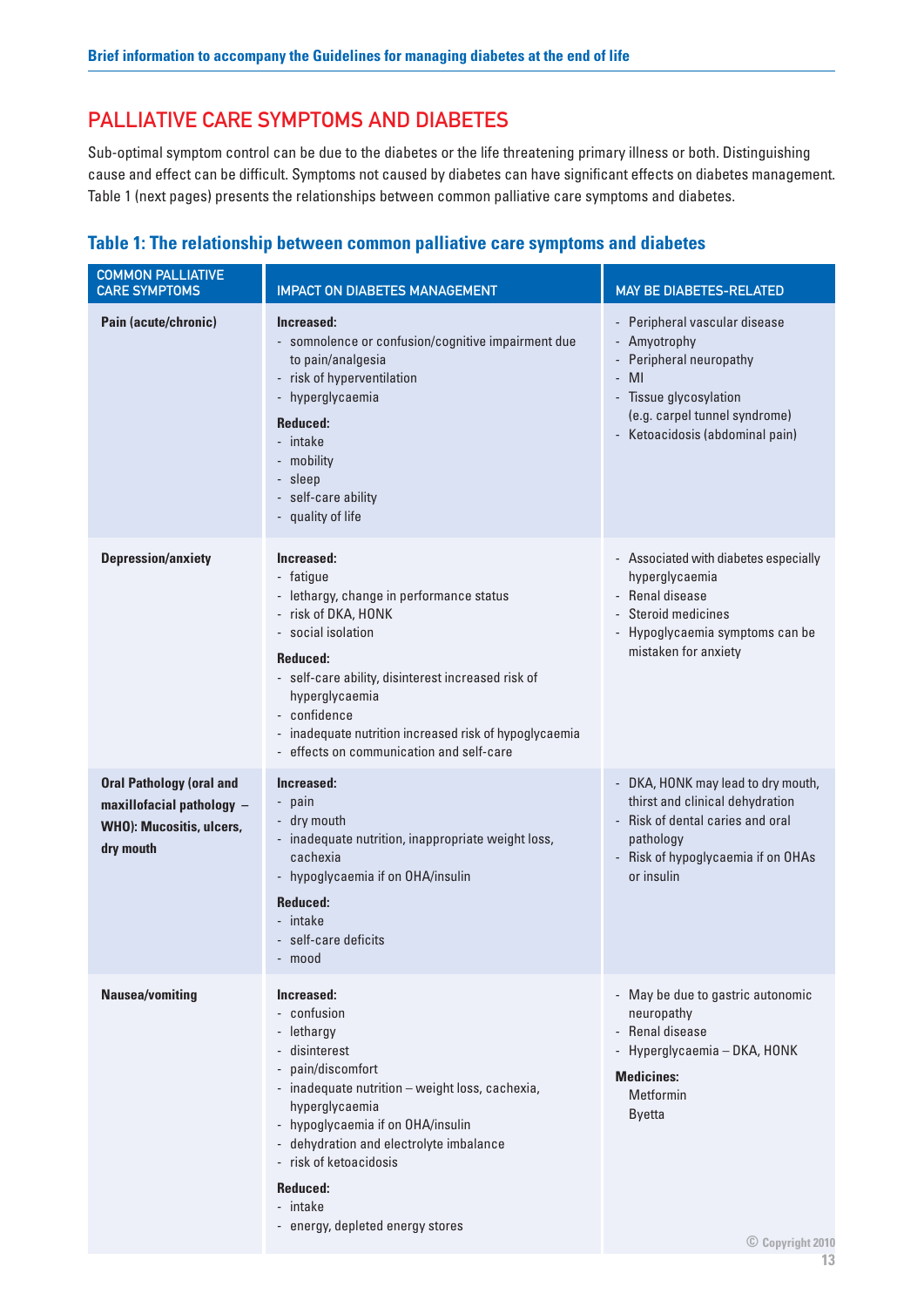| <b>COMMON PALLIATIVE</b><br><b>CARE SYMPTOMS</b> | <b>IMPACT ON DIABETES MANAGEMENT</b>                                                                                                                                                                                                                                                                           | MAY BE DIABETES-RELATED                                                                                                                                                                                                                                                                |
|--------------------------------------------------|----------------------------------------------------------------------------------------------------------------------------------------------------------------------------------------------------------------------------------------------------------------------------------------------------------------|----------------------------------------------------------------------------------------------------------------------------------------------------------------------------------------------------------------------------------------------------------------------------------------|
| <b>Delirium</b>                                  | Increased:<br>- cognitive impairment<br><b>Reduced:</b><br>- ability to communicate and detect signs/symptoms of<br>hypo/hyperglycaemia<br>- self-care ability                                                                                                                                                 | - May be due to many factors<br>including hyper and hypoglycaemia                                                                                                                                                                                                                      |
| <b>Sepsis</b>                                    | Increased:<br>- confusion<br>- energy requirements<br>- pain<br>- difficulty interpreting elevated white cell count, which<br>could be caused by hyperglycaemia, sepsis, or other<br>factors<br>- bone marrow failure<br>Reduced:<br>- intake increased DKA, HONK risk<br>- quality of life<br>- wound healing | - May be silent in diabetes (UTI, MI)<br>- May precipitate DKA, HONK                                                                                                                                                                                                                   |
| <b>Acute Dyspnoea</b>                            | Increased:<br>- hypoxia contributing to confusion<br>Reduced:<br>- self-management capacity<br>Note: MI often silent in diabetes                                                                                                                                                                               | - Tachypnoea may be due to DKA and<br>resultant metabolic acidosis<br>- Kussmaul breathing in early stages<br>of DKA could be mistaken for<br><b>Cheyne-Stokes respiration</b><br>- Consider lactic acidosis if taking<br>Metformin<br>- Hypoglycaemia<br>- DKA, HONK, Lactic acidosis |
| <b>Diabetes Emergencies</b>                      | <b>Examples:</b><br>- Hypoglycaemia<br>- Hyperglycaemia<br>$-MI$                                                                                                                                                                                                                                               |                                                                                                                                                                                                                                                                                        |
| <b>Oncology Emergencies</b>                      | <b>Examples:</b><br>- Spinal Cord Compression (glucocorticoids) and acute<br>immobility<br>- SVC obstruction (acute dyspnoea and delirium) - high<br>dose of glucocorticoids<br>- Febrile neutropenia<br>- Major bronchial obstruction (dyspnoea and use of<br>glucocorticoids)                                | - Hypoglycaemia<br>- DKA, HONK, Lactic acidosis                                                                                                                                                                                                                                        |

### **Table 1 (continued): The relationship between common palliative care symptoms and diabetes**